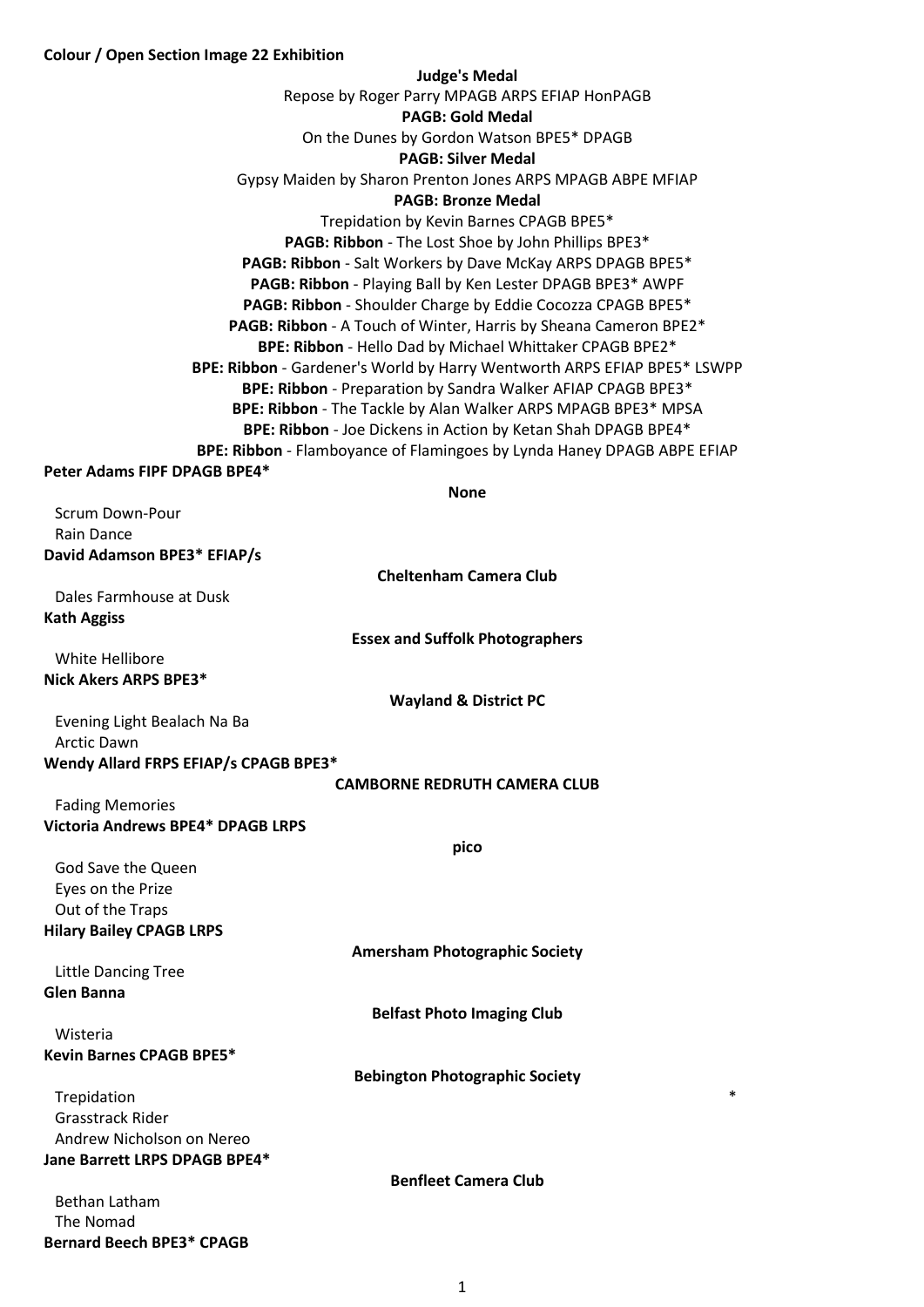|                                          | LEEN FIJOLOGI APITIC CIUD                       |        |
|------------------------------------------|-------------------------------------------------|--------|
| <b>Mutual Gaze</b>                       |                                                 |        |
| <b>Clare Beech BPE2*</b>                 |                                                 |        |
|                                          |                                                 |        |
| <b>Misty Morning</b>                     |                                                 |        |
| Sue Blythe LRPS DPAGB BPE5*              |                                                 |        |
|                                          | <b>Isle of Man Photographic Society</b>         |        |
| The Race                                 |                                                 |        |
| Inle Lake at Dawn                        |                                                 |        |
| David Boam LRPS BPE3* CPAGB              |                                                 |        |
|                                          | <b>North Cheshire Photographic Society</b>      |        |
|                                          |                                                 |        |
| City on the Edge of Forever              |                                                 |        |
| Ian Brash BPE2* CPAGB                    |                                                 |        |
|                                          | <b>Old Coulsdon Camera Club</b>                 |        |
| Prague Stairway                          |                                                 |        |
| <b>Gill Brett LRPS CPAGB BPE2</b>        |                                                 |        |
|                                          | <b>Oldham Photographic society</b>              |        |
| New Brighton Lighthouse                  |                                                 |        |
| <b>Anemones and Thistles</b>             |                                                 |        |
|                                          |                                                 |        |
| <b>Andy Bridge</b>                       |                                                 |        |
|                                          | <b>Stafford Camera Club</b>                     |        |
| Morning Light on Lake Bled               |                                                 |        |
| Winter Morning on the Canal              |                                                 |        |
| <b>Elizabeth Brown BPE4* CPAGB EFIAP</b> |                                                 |        |
|                                          | <b>Rolls-royce (Derby) Photographic Society</b> |        |
|                                          |                                                 |        |
| Little Orange Beauty                     |                                                 |        |
| <b>Shabby Chic Sunflowers</b>            |                                                 |        |
| Michael Byrne LIPF BPE2*                 |                                                 |        |
|                                          | <b>Belfast Photo Imaging Club</b>               |        |
| <b>Walking Home</b>                      |                                                 |        |
| <b>Sheana Cameron BPE2*</b>              |                                                 |        |
|                                          | <b>None</b>                                     |        |
| <b>Hebridean Palette</b>                 |                                                 |        |
|                                          |                                                 | $\ast$ |
| A Touch of Winter, Harris                |                                                 |        |
| <b>Carl Campbell</b>                     |                                                 |        |
|                                          | <b>Rolls-royce (Derby) Photographic Society</b> |        |
| Sheer Joy                                |                                                 |        |
| Paul Campbell CPAGB BPE4*                |                                                 |        |
|                                          | <b>Huddersfield Photo Imaging Club</b>          |        |
| <b>Hercule Poirot</b>                    |                                                 |        |
|                                          |                                                 |        |
| Dancing in the Light                     |                                                 |        |
| Andrew Carter LRPS CPAGB BPE1*           |                                                 |        |
|                                          | <b>Bookham Camera Club</b>                      |        |
| <b>Feisty Otter</b>                      |                                                 |        |
| <b>Chris Charlesworth</b>                |                                                 |        |
|                                          | <b>Otley Camera Club</b>                        |        |
| Statuesque                               |                                                 |        |
| Ian Clarke LRPS CPAGB BPE2*              |                                                 |        |
|                                          |                                                 |        |
|                                          | <b>Gosport Camera Club</b>                      |        |
| Out!!                                    |                                                 |        |
| Trevor Clifford ARPS BPE1*               |                                                 |        |
|                                          | <b>Essex and Suffolk Photographers</b>          |        |
| Artichoke                                |                                                 |        |
| <b>Eddie Cocozza CPAGB BPE5*</b>         |                                                 |        |
|                                          | <b>Wigan 10 Foto Club</b>                       |        |
|                                          |                                                 | *      |
| Shoulder Charge                          |                                                 |        |
| Robin Couchman LRPS EFIAP BPE4*          |                                                 |        |
|                                          | droitwich spa camera club                       |        |

Butt of Lewis Lighthouse

2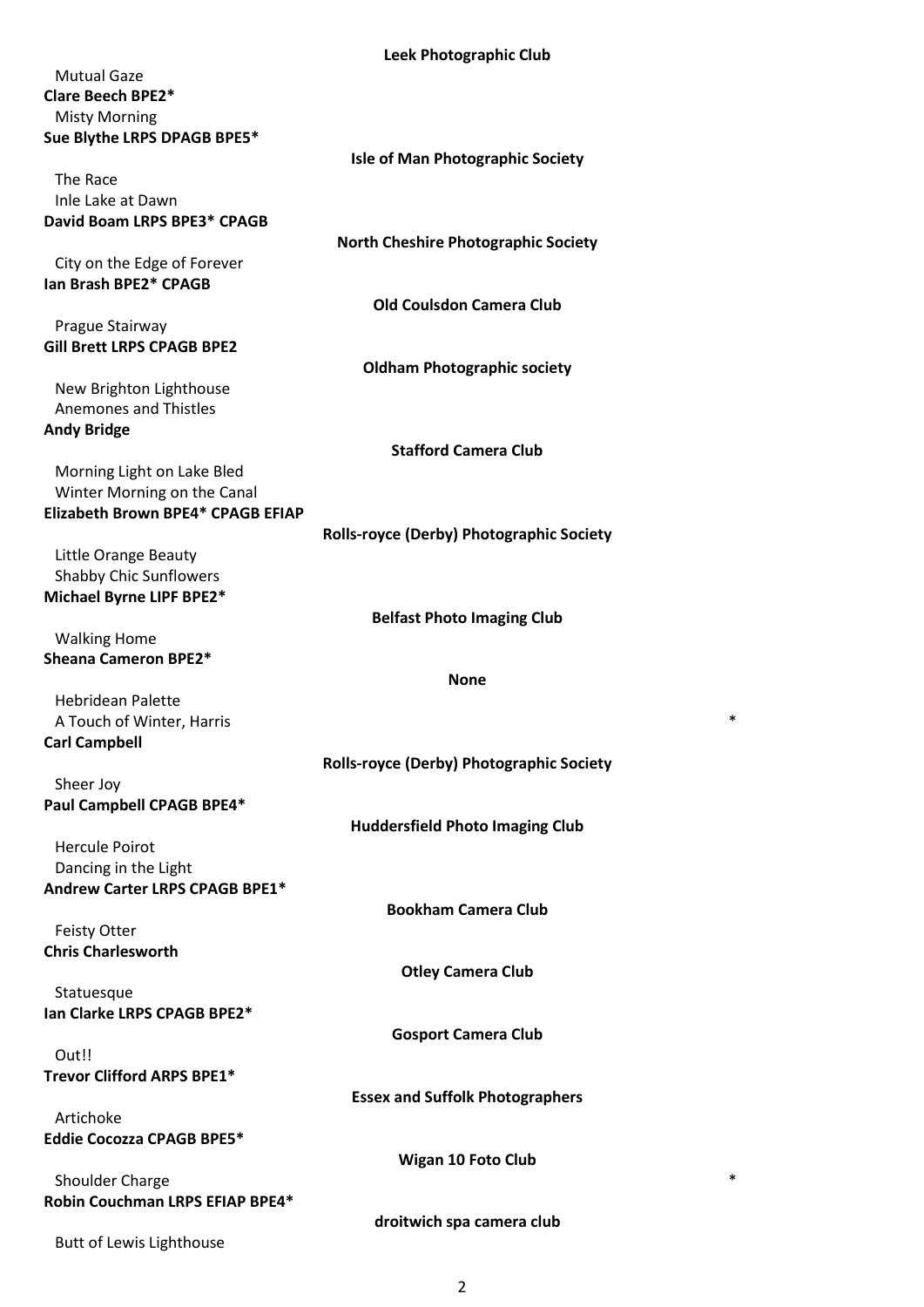| On the Edge<br>Tony Cowburn ARPS BPE2*                | <b>Winchester Photographic Society</b>          |
|-------------------------------------------------------|-------------------------------------------------|
| Corfe Castle Before Dawn                              |                                                 |
| Sue Critchlow ARPS DPAGB BPE4* AFIAP                  |                                                 |
|                                                       | <b>Southport PS</b>                             |
| <b>Red Candles</b>                                    |                                                 |
| Sunset on the Camargue                                |                                                 |
| <b>Sheelagh Davidson LRPS</b>                         |                                                 |
|                                                       | <b>Huddersfield Photo Imaging Club</b>          |
| Saltaire by Moonlight                                 |                                                 |
| Tales of Love and Romance                             |                                                 |
| <b>Alan Denison DPAGB BPE3*</b>                       |                                                 |
| Launched!                                             | <b>Frome Wessex Photographic</b>                |
| <b>Battersea Power Station</b>                        |                                                 |
| Dancing Together                                      |                                                 |
| Barry Dickinson DPAGB PPSA AFIAP BPE3*                |                                                 |
|                                                       | <b>Chorley PS</b>                               |
| <b>Merlins Magic Crystal</b>                          |                                                 |
| <b>Christine Dickinson DPAGB BPE3* PPSA AFIAP</b>     |                                                 |
|                                                       | <b>Chorley Photographic Society</b>             |
| <b>Clock Repairer</b>                                 |                                                 |
| <b>Wizards Apprentice</b>                             |                                                 |
| <b>Andrew Donkin BPE3*</b>                            |                                                 |
|                                                       | <b>Alsager Camera Club</b>                      |
| In White Water                                        |                                                 |
| <b>Martin Duffy BPE3*</b>                             |                                                 |
| Holding the Racing Line                               | <b>Clay Cross Photographic Society</b>          |
| <b>Gavin Duxbury BPE3*</b>                            |                                                 |
|                                                       | Rolls Royce (Derby) P.S.                        |
| Lone Tree on a December Dawn                          |                                                 |
| <b>Robert Fox BPE1*</b>                               |                                                 |
|                                                       | <b>Streetly Photographic Club</b>               |
| Kingsbury Ski                                         |                                                 |
| Michael Ruben Rinaldi                                 |                                                 |
| <b>Pat Frewin BPE4* DPAGB LRPS</b>                    |                                                 |
|                                                       | <b>Chelmsford Camera Club</b>                   |
| <b>Fading Sunflowers</b><br><b>Autumn Leaves</b>      |                                                 |
| <b>Christine Frost CPAGB BPE2*</b>                    |                                                 |
|                                                       | <b>Wayland &amp; District Photographic Club</b> |
| Katie Bleloch on Goldlook                             |                                                 |
| Impact                                                |                                                 |
| Graham Frost LRPS CPAGB BPE3*                         |                                                 |
| Rounding the First Turn                               |                                                 |
| <b>Richard Fulcher BPE3*</b>                          |                                                 |
|                                                       | <b>Huddersfield Photo Imaging Club</b>          |
| <b>Wild Swimming</b>                                  |                                                 |
| <b>Tim Gilbert LRPS CPAGB</b>                         |                                                 |
|                                                       | <b>Preston Photographic Society</b>             |
| <b>Rock Pools Eigg</b><br><b>Mark Glenister BPE1*</b> |                                                 |
|                                                       | <b>Biggleswade &amp; District Camera Club</b>   |
| Holding on                                            |                                                 |
| <b>Bob Goodman BPE3* A.CPE</b>                        |                                                 |
|                                                       | <b>None</b>                                     |

3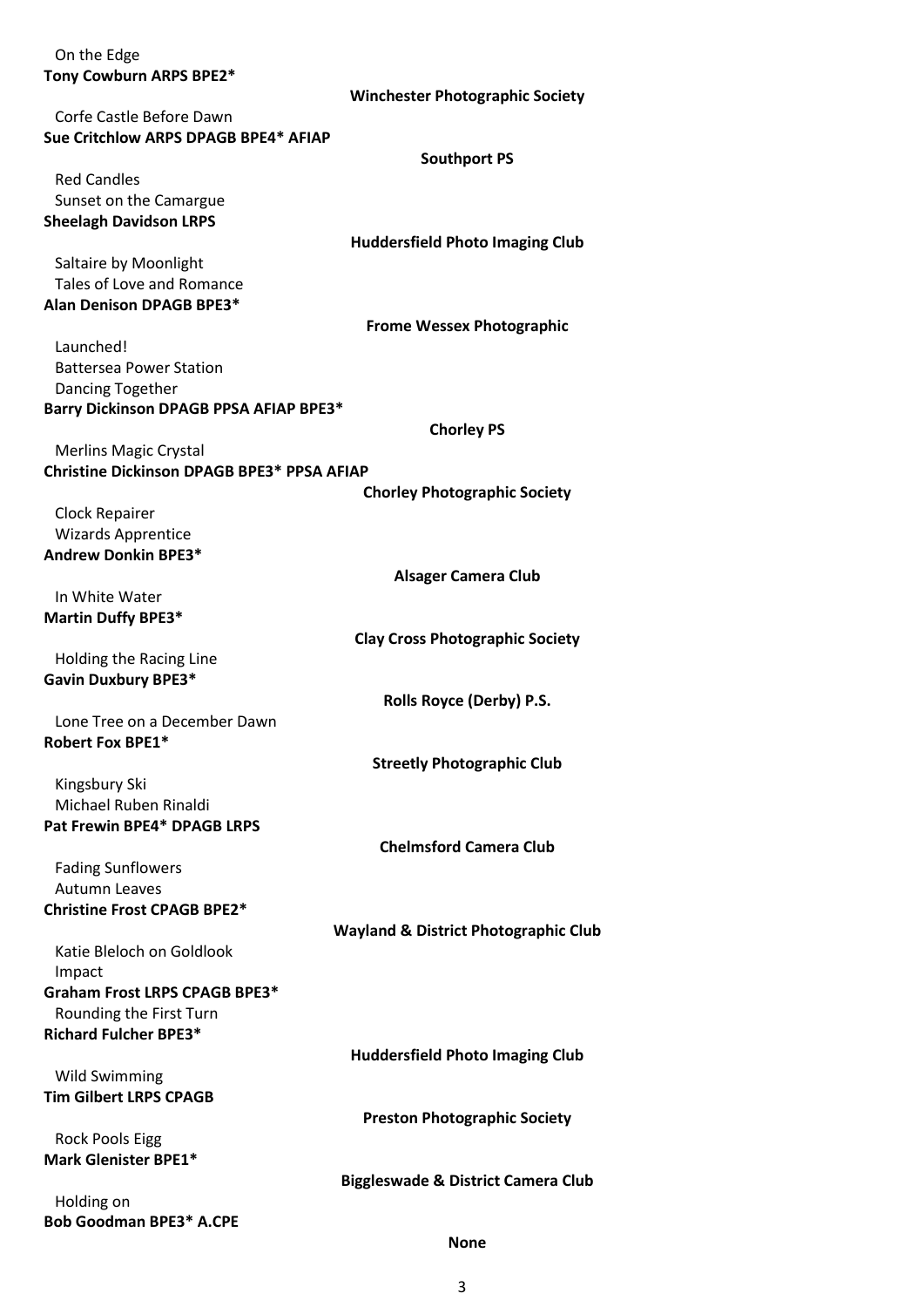| Days End Argyll<br><b>Paul Green LSINWP</b>      |                                          |
|--------------------------------------------------|------------------------------------------|
|                                                  | South Birmingham Photographic Society    |
| Loch Tay                                         |                                          |
| Kenmore                                          |                                          |
| <b>Philip Hadley CPAGB BPE2</b>                  |                                          |
|                                                  | <b>Gateway Camera Club</b>               |
| Through the Dust and Grit                        |                                          |
| Jay Hallsworth LRPS BPE1*                        |                                          |
|                                                  | <b>Gloucester Camera Club</b>            |
| <b>Mystery Girl</b><br>Sunrise at Cobbolds Point |                                          |
| Lynda Haney DPAGB ABPE EFIAP                     |                                          |
|                                                  | <b>Wigan 10 Foto Club</b>                |
| Flamboyance of Flamingoes                        | *                                        |
| Sing Little Birdie                               |                                          |
| The Gift                                         |                                          |
| <b>Curious Owlets</b>                            |                                          |
| <b>Bruce Harley CPAGB BPE2* LRPS AFIAP</b>       |                                          |
|                                                  | <b>Livingston Camera Club</b>            |
| Light from a Doorway<br>The Mists of Winter      |                                          |
| Beverly Hayes AFIAP LRPS DPAGB BPE4*             |                                          |
|                                                  | <b>Bury Photographic Society</b>         |
| Spitfire and Pilot                               |                                          |
| Millenium Bridge Gateshead                       |                                          |
| Ray Hems ARPS DPAGB BPE1*                        |                                          |
|                                                  | <b>Winchester Photographic Society</b>   |
| <b>Icelandic Aurora</b>                          |                                          |
| <b>Stokksnes Beach</b>                           |                                          |
| Kite Flyer<br><b>Matthew Hoar ST163SP</b>        |                                          |
|                                                  | <b>Stafford Camera Club</b>              |
| Catwoman                                         |                                          |
| Cathy Holgate AFIAP CPAGB BPE1*                  |                                          |
|                                                  | <b>Stevenage Photographic Society</b>    |
| The Splits                                       |                                          |
| Jane Horton CPAGB BPE1*                          |                                          |
|                                                  | <b>Cookridge Camera Club</b>             |
| Leap of Faith                                    |                                          |
| Protector<br><b>Robert Hume BPE3* CPAGB</b>      |                                          |
|                                                  | <b>Leyland Photographic Society</b>      |
| <b>Buachaille Etive Mor</b>                      |                                          |
| <b>Clearing Mist</b>                             |                                          |
| <b>Nasar Hussain</b>                             |                                          |
|                                                  | South Birmingham Photographic Society    |
| <b>Private Webster</b>                           |                                          |
| Departure                                        |                                          |
| <b>Wendy Irwin ARPS CPAGB BPE1*</b>              |                                          |
|                                                  | <b>Rocester and District Camera Club</b> |
| A Snails Banquet<br>lain Jack BPE2* DPAGB        |                                          |
|                                                  | <b>Preston Photographic Society</b>      |
| <b>Creating Dust</b>                             |                                          |
| <b>Scaleber Foss</b>                             |                                          |
| Peter Jepson DPAGB BPE3*                         |                                          |
|                                                  | <b>Blaenau Camera Club.</b>              |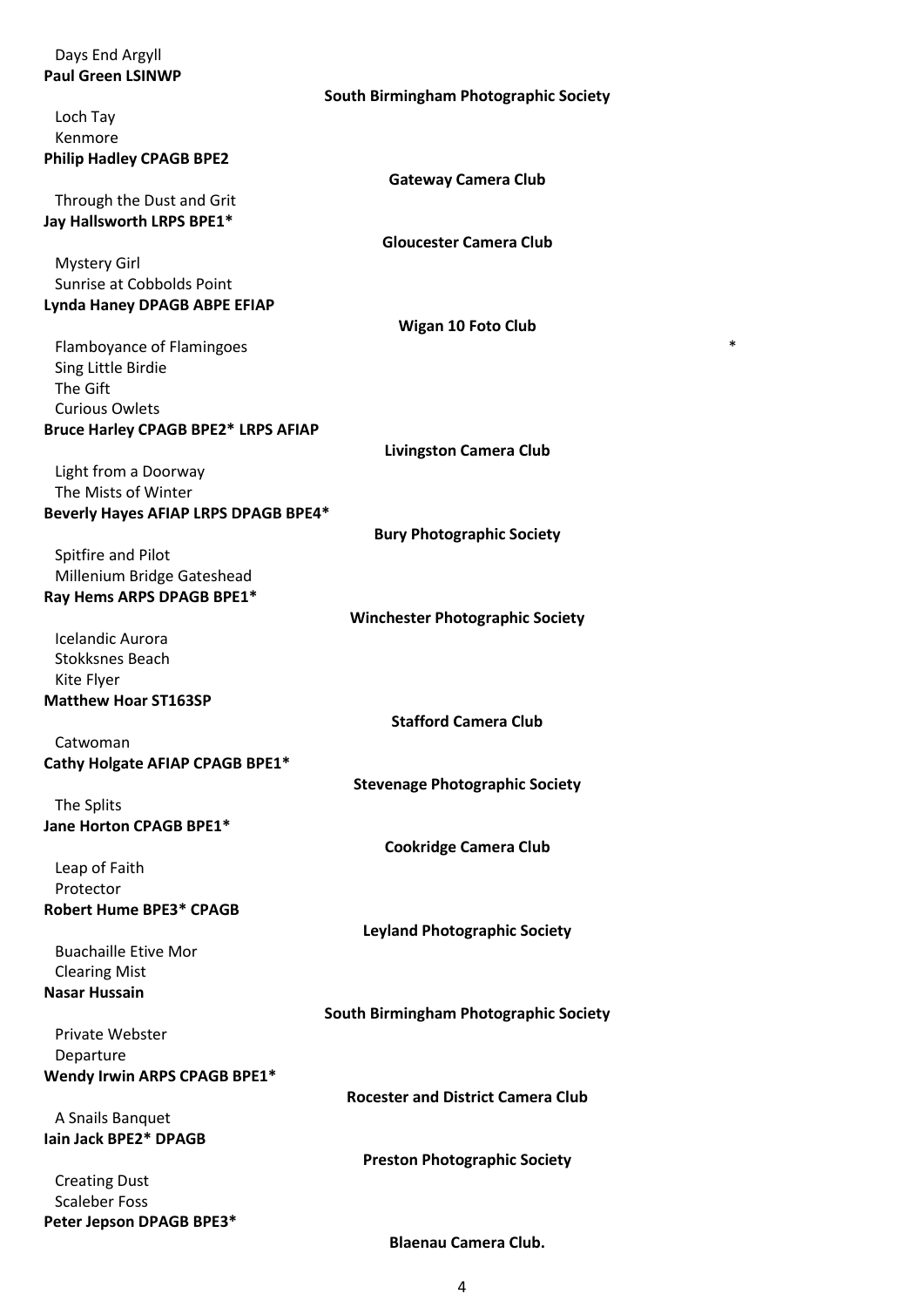| <b>Giving His All</b>                                                    |                                          |
|--------------------------------------------------------------------------|------------------------------------------|
| Stephen Johnson CPAGB BPE2*                                              |                                          |
|                                                                          | <b>Streetly Photographic Club</b>        |
| Simon Belcher                                                            |                                          |
| Lady Skier                                                               |                                          |
| Gill Jones BPE1*                                                         | <b>Gwynfa Camera Club</b>                |
| On Top of the Hill                                                       |                                          |
| Agapanthus Blue                                                          |                                          |
| <b>Stephen Jones LRPS DPAGB AFIAP</b>                                    |                                          |
|                                                                          | <b>Dorchester Camera Club</b>            |
| Powerslide                                                               |                                          |
| Tom Jones DPAGB BPE3* BPE4*                                              |                                          |
|                                                                          | <b>Wrekin Arts</b>                       |
| <b>Galloping on Water</b>                                                |                                          |
| Lifting for Gold                                                         |                                          |
| No Stopping Her<br><b>Dave Jowitt</b>                                    |                                          |
|                                                                          | <b>Mold Camera Club</b>                  |
| Millennium Bridge to St. Pauls                                           |                                          |
| Jo Kelly BPE3* QPSA CPAGB                                                |                                          |
|                                                                          | <b>March Camera Club</b>                 |
| Willow                                                                   |                                          |
| Neil Kingsbury BPE3* CPAGB EFIAP/b                                       |                                          |
|                                                                          | <b>Tettenhall Wood Photographic Club</b> |
| Sekhmet                                                                  |                                          |
| <b>Jeff Kirby LRPS CPAGB AFIAP</b>                                       |                                          |
|                                                                          | <b>Stroud Camera Club</b>                |
| <b>Meadow Pipit Moment</b><br>Tillman Kleinhans ARPS EFIAP/g DPAGB BPE5* |                                          |
|                                                                          | <b>St Helens Camera Club</b>             |
| <b>Grand Central Terminal</b>                                            |                                          |
| <b>Alun Lambert BPE1*</b>                                                |                                          |
|                                                                          | <b>Bebington Photographic Society</b>    |
| <b>First and Second</b>                                                  |                                          |
| Trevor Lane LRPS DPAGB BPE5*                                             |                                          |
|                                                                          | <b>Beeston Camera Club (Nottingham)</b>  |
| Concentrating                                                            |                                          |
| <b>Driving Hard</b>                                                      |                                          |
| Ej Lazenby LRPS DPAGB BPE4* EFIAP                                        |                                          |
| The Flowers of War                                                       | Wigan 10 Foto Club                       |
| Winter's Bride                                                           |                                          |
| Kevin Leah LRPS AFIAP BPE4*                                              |                                          |
|                                                                          | <b>Truro Camera Club</b>                 |
| The Band of Three                                                        |                                          |
| Ken Lester DPAGB BPE3* AWPF                                              |                                          |
|                                                                          | <b>Deeside Photographic Society</b>      |
| I'm Coming Too                                                           |                                          |
| <b>Playing Ball</b>                                                      | *                                        |
| Loving the Freedom                                                       |                                          |
| Alan Lomakin CPAGB AFIAP BPE3*                                           | <b>Malling Photographic Society</b>      |
| Are We Lost                                                              |                                          |
| David Lyon EFIAP/g DPAGB BPE3*                                           |                                          |
|                                                                          | <b>Reigate Photographic Society</b>      |
| Saving Lives at Sea                                                      |                                          |
| The Mollyrose                                                            |                                          |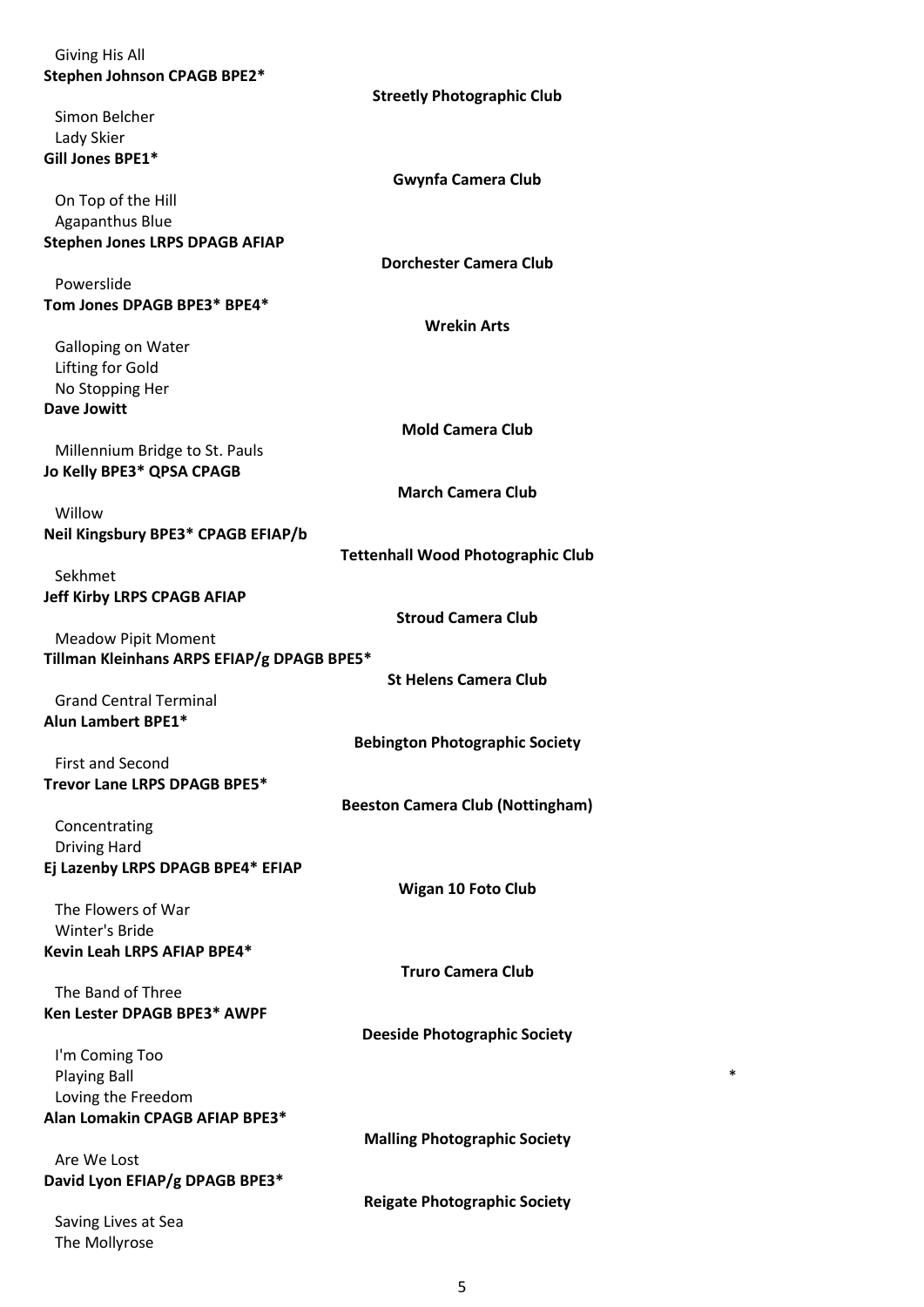| <b>Jamie Macarthur DPAGB</b>           |                                                           |
|----------------------------------------|-----------------------------------------------------------|
|                                        | Rolls Royce (Derby) P.S.                                  |
| Tranquility                            |                                                           |
| In Your Dreams                         |                                                           |
| <b>Helen Mackay</b>                    |                                                           |
|                                        | <b>St Neots &amp; District Camera Club</b>                |
| High Tide at Cobbolds Point            |                                                           |
| <b>Peter Maguire LRPS EFIAP CPAGB</b>  |                                                           |
|                                        | <b>Gosforth Camera Club &amp; Digital Imaging Society</b> |
| All Alone                              |                                                           |
| <b>Phil Mallin LNPS LRPS</b>           |                                                           |
|                                        | <b>Earl Shilton Camera Club</b>                           |
| To the Lighthouse                      |                                                           |
| Lomond Innis                           |                                                           |
| St. Michaels Sunset                    |                                                           |
| Anne McDonald BPE1*                    |                                                           |
|                                        | <b>Deeside Photographic Society</b>                       |
| Fun in the Snow                        |                                                           |
| Dave McKay ARPS DPAGB BPE5*            |                                                           |
|                                        | <b>Oxford Photographic Society</b>                        |
|                                        |                                                           |
| <b>Early Morning Start</b>             | $\ast$                                                    |
| Salt Workers                           |                                                           |
| Colin Mill BPE2*                       |                                                           |
|                                        | <b>New City Photographic Society</b>                      |
| Caicai Das Arcas                       |                                                           |
| <b>Julie Mullings BPE2* DPAGB</b>      |                                                           |
|                                        | <b>Amersham Photographic Society</b>                      |
| <b>Tackling Jamie George</b>           |                                                           |
| Eileen Murray DPAGB APBE EFIAP/g EPSA  |                                                           |
|                                        |                                                           |
| The Black Swan                         |                                                           |
| Time to Say Goodbye                    |                                                           |
| <b>Warrior Queen</b>                   |                                                           |
| <b>John Northover LRPS CPAGB</b>       |                                                           |
|                                        | <b>Loughton Camera Club</b>                               |
| In the Snow                            |                                                           |
| Darrell Oakden DPAGB BPE4* EFIAP       |                                                           |
|                                        | <b>Alsager Camera Club</b>                                |
| Depths of Lonliness                    |                                                           |
| Alone on the Moor                      |                                                           |
| Sue O'Connell FIPF EFIAP/d3 DPAGB ABPE |                                                           |
|                                        | <b>Bristol Photographic Society</b>                       |
| Little Goatherd                        |                                                           |
| Anthony Oliver ARPS CPAGB BPE4*        |                                                           |
|                                        | <b>Salisbury Photography Club</b>                         |
| <b>Moto Cross</b>                      |                                                           |
| <b>Richard Omeara BPE2*</b>            |                                                           |
|                                        | <b>Poulton Photographic Society</b>                       |
| The Animals Came in Four by Four       |                                                           |
| Pearson Breaks Through                 |                                                           |
| The Falconer                           |                                                           |
| Erica Oram CPAGB AFIAP BPE3*           |                                                           |
|                                        | <b>Sheffield Photographic Society</b>                     |
| The Stand Off                          |                                                           |
| <b>Keith Parker</b>                    |                                                           |
|                                        | <b>Disabled Photographers Society</b>                     |
| Leaving the Rest for Dust              |                                                           |
|                                        |                                                           |

**Roger Parry MPAGB ARPS EFIAP HonPAGB**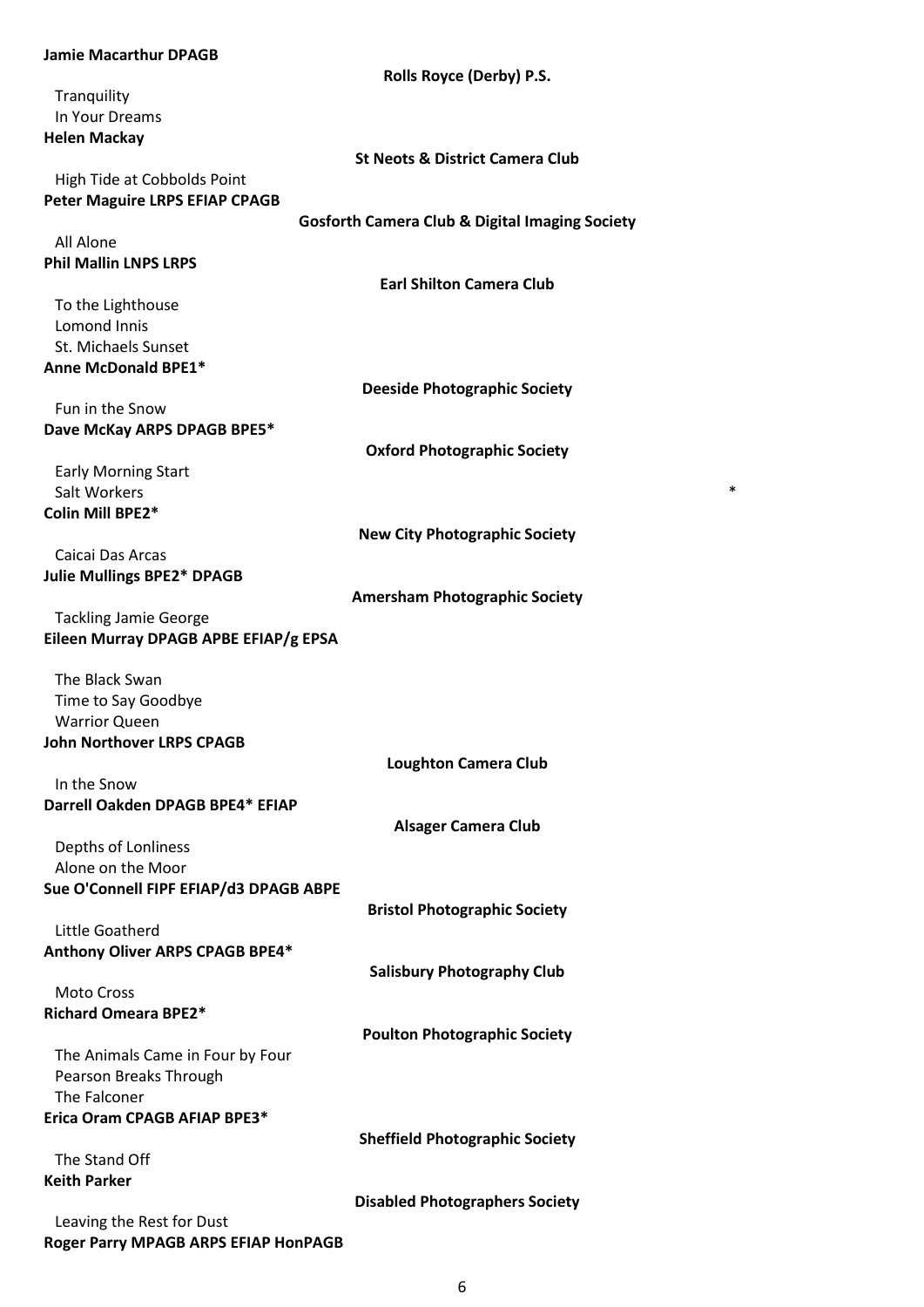|                                                   | SINGUNULA PHOLOGI APHIL SOLIGLY                       |   |
|---------------------------------------------------|-------------------------------------------------------|---|
| Repose                                            |                                                       | * |
| <b>Classic Beauty</b>                             |                                                       |   |
| <b>Roy Peters CPAGB AWPF</b>                      |                                                       |   |
|                                                   | <b>New Quay Camera Club</b>                           |   |
| The Die is Cast                                   |                                                       |   |
|                                                   |                                                       |   |
| John Phillips BPE3*                               |                                                       |   |
|                                                   | <b>Richmond &amp; Twickenham Photographic Society</b> | * |
| The Lost Shoe                                     |                                                       |   |
| Andy Polakowski EFIAP/g AWPF DPAGB BPE5*          |                                                       |   |
|                                                   | <b>Mold Camera Club</b>                               |   |
| Penmon Point, Anglesey                            |                                                       |   |
| Himalayan Hotel                                   |                                                       |   |
| Keith Polwin ARPS DPAGB BPE5*                     |                                                       |   |
|                                                   | <b>Basingstoke Camera Club</b>                        |   |
| In the Lead                                       |                                                       |   |
| Glenn Porter AWPF ARPS EFIAP/b BPE2*              |                                                       |   |
|                                                   | <b>Gwynfa Camera Club</b>                             |   |
| <b>Surfing Grom</b>                               |                                                       |   |
| Freestyle Kayaking                                |                                                       |   |
| Robert Prenton Jones EFIAP/p BPE5* LRPS AWPF      |                                                       |   |
|                                                   | <b>Conwy Camera Club</b>                              |   |
| Incident on Westminster Bridge                    |                                                       |   |
| <b>Borrowdale Mill</b>                            |                                                       |   |
| <b>Sharon Prenton Jones ARPS MPAGB ABPE MFIAP</b> |                                                       |   |
|                                                   |                                                       |   |
| One Enchanted Evening                             |                                                       |   |
| Sleepy Hollow                                     |                                                       | * |
| <b>Gypsy Maiden</b>                               |                                                       |   |
| Daydreaming<br><b>Graham Proffitt</b>             |                                                       |   |
|                                                   |                                                       |   |
|                                                   | South Birmingham Photographic Society                 |   |
| The Toff and His Lady                             |                                                       |   |
| <b>George Reekie DPAGB ABPE</b>                   |                                                       |   |
|                                                   | <b>Taunton Camera Club</b>                            |   |
| Good Day for Staying in                           |                                                       |   |
| Keith Richardson CPAGB BPE3*                      |                                                       |   |
|                                                   | <b>Atherton &amp; District Aps</b>                    |   |
| <b>Storm Dennis</b>                               |                                                       |   |
| <b>Norman Rigby</b>                               |                                                       |   |
|                                                   | <b>Southport Photographic Society</b>                 |   |
| Clipped the Stumps                                |                                                       |   |
| Jane Rowbottom BPE1*                              |                                                       |   |
|                                                   | <b>Stafford Camera Club</b>                           |   |
| The Abandoned Chapel                              |                                                       |   |
| David Sadler ARPS DPAGB EFIAP/s BPE4*             |                                                       |   |
|                                                   | <b>Dundee Photographic Society</b>                    |   |
| Family Day Out                                    |                                                       |   |
| New Market Dhaka                                  |                                                       |   |
| <b>Sharon Sawyer CPAGB AFIAP</b>                  |                                                       |   |
|                                                   | <b>Ilkley Camera Club</b>                             |   |
| Forsythia                                         |                                                       |   |
| Always the Bridesmaid                             |                                                       |   |
| <b>Mick Schilling CPAGB</b>                       |                                                       |   |
|                                                   | <b>Shirley Photographic Society</b>                   |   |
| Lines in the Sand                                 |                                                       |   |
| Paul Screen BPE3* CPAGB                           |                                                       |   |
|                                                   | <b>Beeston Camera Club (Nottingham)</b>               |   |
|                                                   |                                                       |   |
| Shapes in the Smoke                               |                                                       |   |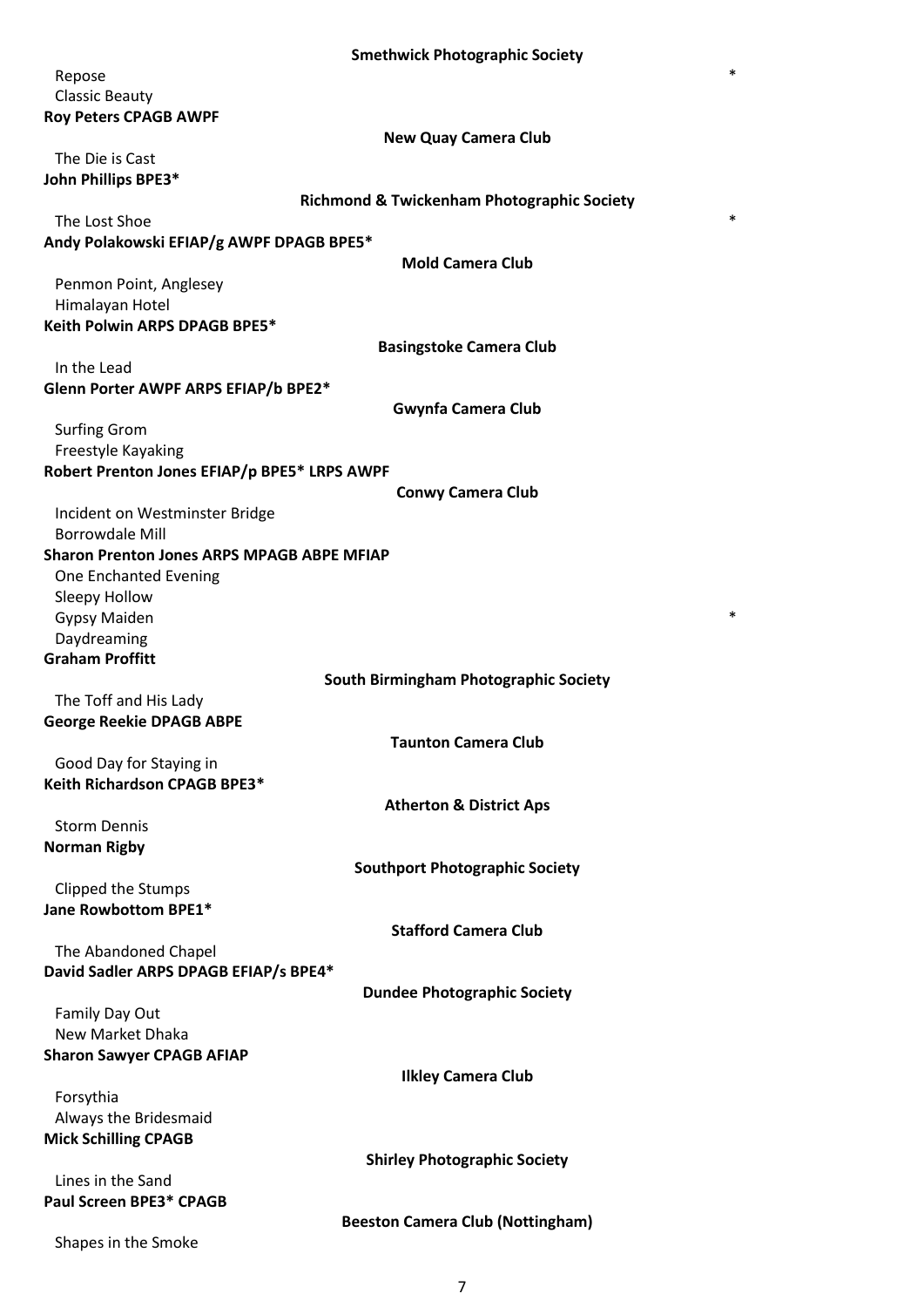### **Ketan Shah DPAGB BPE4\***

|                                                             | <b>Duston Camera Club</b>                       |
|-------------------------------------------------------------|-------------------------------------------------|
| Ascetic Man                                                 |                                                 |
| Going for the Tackle                                        |                                                 |
| Joe Dickens in Action                                       | *                                               |
| <b>Kurtley Beale</b>                                        |                                                 |
| <b>David Shardlow</b>                                       |                                                 |
|                                                             | <b>Rolls-royce (Derby) Photographic Society</b> |
| Head Down Pedalling Hard                                    |                                                 |
| Aurora over Skulsfjord<br><b>Mark Sims BPE4* CPAGB LRPS</b> |                                                 |
|                                                             | <b>Ware &amp; District Photographic Society</b> |
| Dancing Aurora                                              |                                                 |
| <b>Graham Snowden</b>                                       |                                                 |
|                                                             | <b>Folkestone Camera Club</b>                   |
| St. Pauls Escalators and Sign                               |                                                 |
| Cliff Spooner ARPS CPAGB BPE2*                              |                                                 |
|                                                             | <b>Herefordshire Photographic Society</b>       |
|                                                             | Pounded by Waves                                |
| <b>Jim Stevenson BPE3 CPAGB</b>                             |                                                 |
|                                                             | <b>Kilmaurs Photographic Club</b>               |
| Cappella in Pre-Dawn Mist                                   |                                                 |
| Gillian Steyn BPE3* DPAGB PPSA                              |                                                 |
|                                                             | pico                                            |
| In a Dream                                                  |                                                 |
| Marie-Laure Stone BPE5* DPAGB EFIAP/d3                      |                                                 |
|                                                             | <b>Folkestone Camera Club</b>                   |
| <b>Bleak Winter</b>                                         |                                                 |
| <b>Carol Street</b>                                         | <b>Bury St Edmunds Photographic Society</b>     |
| St. Benet's Mill                                            |                                                 |
| The Scoop                                                   |                                                 |
| Norfolk Dawn                                                |                                                 |
| Lee Sutton BPE5* DPAGB Mpsa EFIAP                           |                                                 |
|                                                             | <b>Chorley Photographic Society</b>             |
| 1940 Girl                                                   |                                                 |
| John Sykes BPE2* GPUCR1 G.APS                               |                                                 |
|                                                             | <b>Wigan Photographic Society</b>               |
| <b>Hercule Closely Examines</b>                             |                                                 |
| Janet Taylor BPE1*                                          |                                                 |
|                                                             | <b>Morecambe Photographic Society</b>           |
| Dead Man's Chest                                            |                                                 |
| <b>Gillian Temple LRPS DPAGB</b>                            |                                                 |
|                                                             | <b>Dunfermline Photographic Association</b>     |
| Reaching for the Surface                                    |                                                 |
| <b>Christine Tidman EFIAPb CPAGB AWPF BPE3</b>              |                                                 |
|                                                             | <b>Gwynfa Camera Club</b>                       |
| <b>Blue Hyacinths</b><br>The Forgotten Gerbera              |                                                 |
| Midnight Liason                                             |                                                 |
| David Stephen Travis ARPS BPE2*                             |                                                 |
|                                                             | <b>Leek Photographic Club</b>                   |
| Summer's End                                                |                                                 |
| Susan Trout LRPS BPE3* EFIAP/b                              |                                                 |
|                                                             | <b>Doncaster Camera Club</b>                    |
| Hands Free Jet Ski                                          |                                                 |
| Dave Turner AFIAP CPAGB BPE3*                               |                                                 |
|                                                             | <b>Louth Photographic Society</b>               |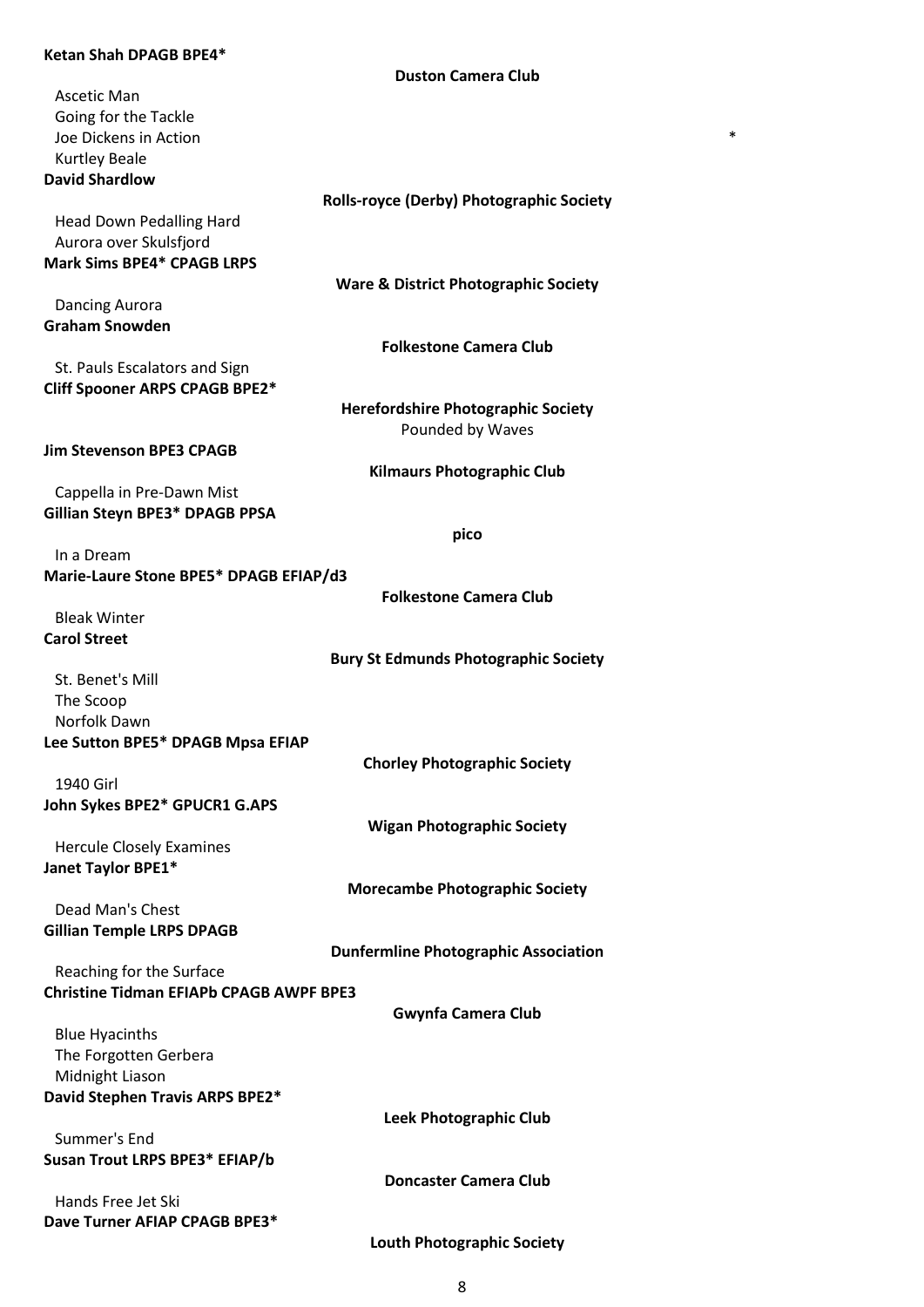Down from Quiraing Reflect on Buttermere Morning **Martin Vaughan FRPS BPE5\***

## **Synergy**

| Another Wicket Down                                    |                                             |
|--------------------------------------------------------|---------------------------------------------|
| Rydal Tree in Mist                                     |                                             |
| Going for a Four                                       |                                             |
| Sue Vernon CPAGB BPE2*                                 |                                             |
|                                                        |                                             |
|                                                        | <b>Bromsgrove Photographic Society</b>      |
| Hanging on                                             |                                             |
| Heron                                                  |                                             |
| <b>Joseph Vize CPAGB LIPF EFIAP</b>                    |                                             |
|                                                        | <b>Catchlight Camera Club</b>               |
| Get Out of My Face                                     |                                             |
| Andrew Wainwright ARPS BPE3*                           |                                             |
|                                                        | <b>Rushcliffe Photographic Society</b>      |
| Focused on the Gate                                    |                                             |
| Julia Wainwright FRPS MPAGB BPE3*                      |                                             |
|                                                        | <b>Harrow Camera Club</b>                   |
| <b>Gelada Baboons Grooming</b>                         |                                             |
| Alan Walker ARPS MPAGB BPE3* MPSA                      |                                             |
|                                                        | <b>Keswick Photographic Society</b>         |
| Abandoned                                              |                                             |
| The Tackle                                             | *                                           |
| The Mad Commuter                                       |                                             |
| Sandra Walker AFIAP CPAGB BPE3*                        |                                             |
|                                                        |                                             |
| Gadalf                                                 | <b>Oldham Photographic society</b>          |
|                                                        | *                                           |
| Preparation                                            |                                             |
| <b>Carol Watson BPE5* DPAGB</b>                        |                                             |
|                                                        | <b>Lytham St Annes Photographic Society</b> |
| <b>Vestrahorn Reflection</b>                           |                                             |
| Little Owls                                            |                                             |
| <b>Gordon Watson BPE5* DPAGB</b>                       |                                             |
| On the Dunes                                           | *                                           |
| After the Snowstorm                                    |                                             |
| Jennifer Margaret Webster ARPS D.P.A.G.B BPE4* efiap/B |                                             |
|                                                        | <b>Bromsgrove Photographic Society</b>      |
| In the Arms of Mother                                  |                                             |
| Harry Wentworth ARPS EFIAP BPE5* LSWPP                 |                                             |
|                                                        | <b>Huddersfield Photo Imaging Club</b>      |
| Gardener's World                                       | *                                           |
| <b>Sue White</b>                                       |                                             |
|                                                        | <b>Richmond Camera Club</b>                 |
| Sable - Free Spirit                                    |                                             |
| Towards the Light                                      |                                             |
| Michael Whittaker CPAGB BPE2*                          |                                             |
|                                                        | <b>Ribblesdale Camera Club</b>              |
|                                                        |                                             |
| <b>Beach Huts in Tranquillity</b><br><b>Hello Dad</b>  | *                                           |
| <b>Peter Williams CPAGB</b>                            |                                             |
|                                                        |                                             |
|                                                        | <b>Deeside Photographic Society</b>         |
| Two Overboard                                          |                                             |
| <b>Jane Wiltshire</b>                                  |                                             |
|                                                        | <b>Frome Wessex Camera Club</b>             |
| <b>Butterfly and Pearls</b>                            |                                             |
| <b>Anne Woodington BPE3* DPAGB</b>                     |                                             |
|                                                        | <b>Prism Photographic Club</b>              |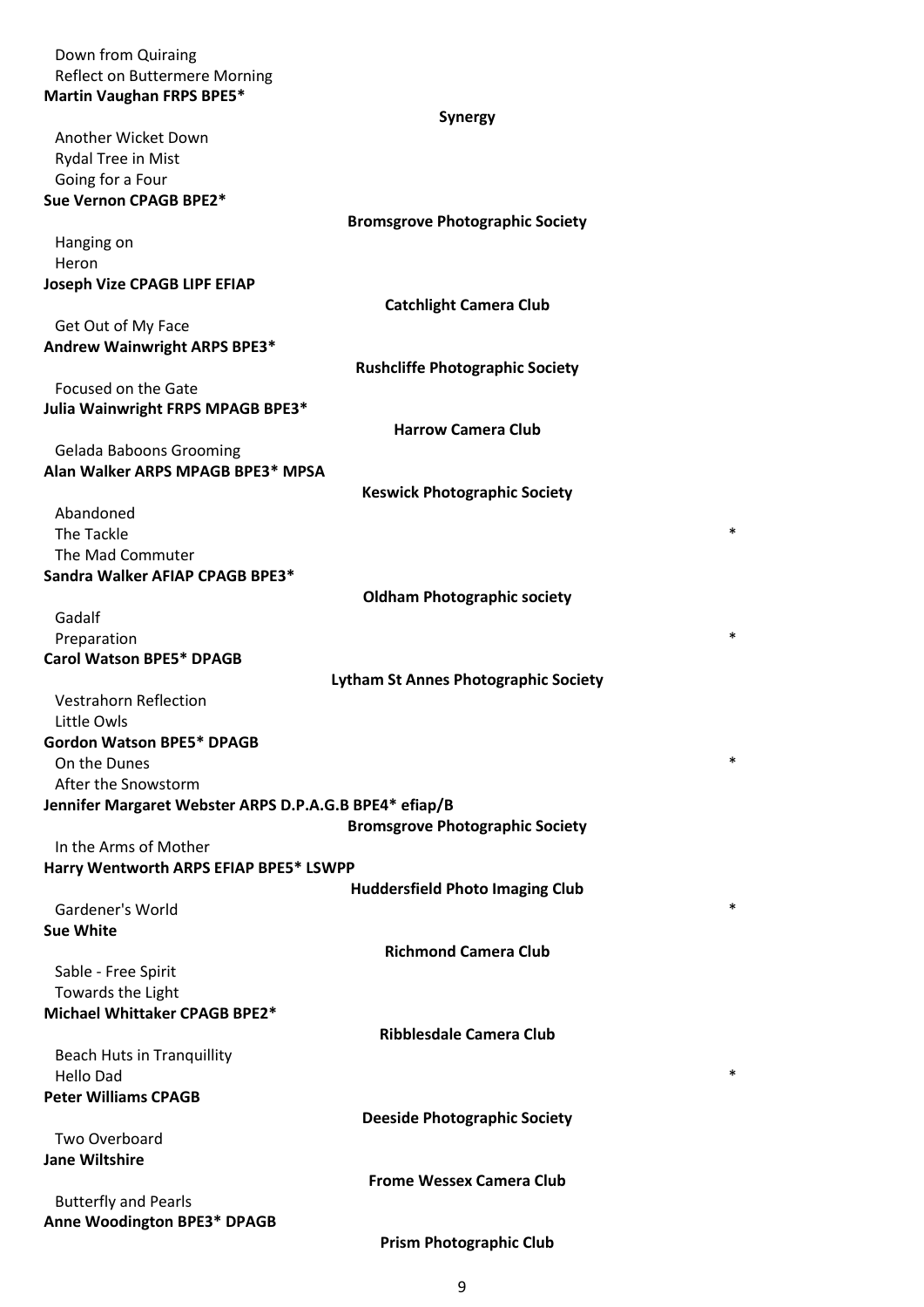# Snow at Bryce Canyon Misty Morning Fishing **Anthony Woods LRPS CPAGB**

# Who's There **Lin Wyles LRPS CPAGB AWPF BPE2\***

One Man and His Dog

# **Kempsey C C**

**Hay-on-Wye Camera Club**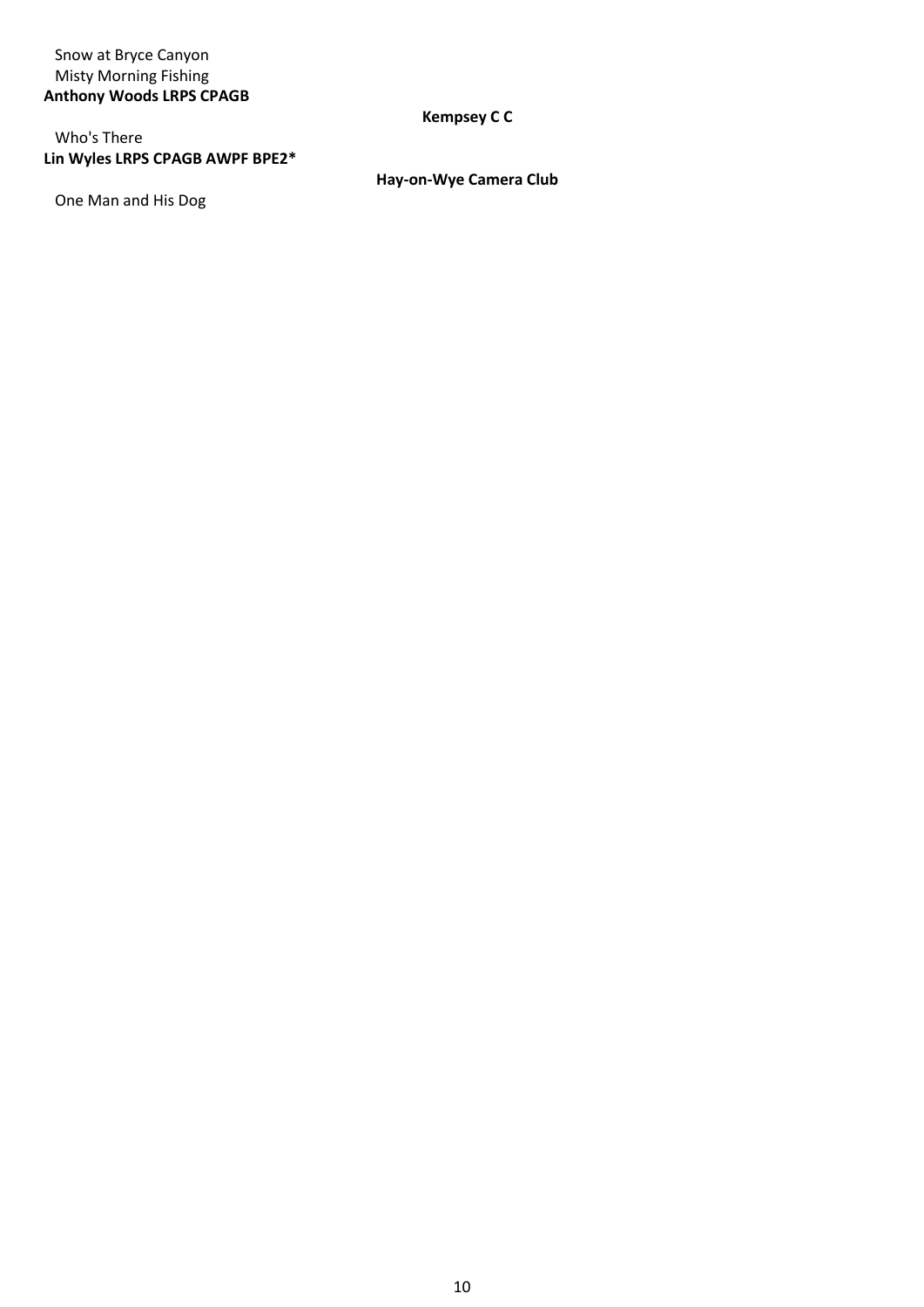**Roger Bradshaw BPE3\* CPAGB**

| <b>Monochrome Image 22 Exhibition</b>                                         |
|-------------------------------------------------------------------------------|
| <b>Judge's Medal</b>                                                          |
| Angled Poise by Alan Denison DPAGB BPE3*                                      |
| <b>PAGB: Gold Medal</b>                                                       |
| A Step, a Twist and a Veil by Alan Denison DPAGB BPE3*                        |
| <b>PAGB: Silver Medal</b>                                                     |
| Finely Balanced by John Scotten ARPS DPAGB BPE3*<br><b>PAGB: Bronze Medal</b> |
| Crashing Waves by Alan West CPAGB BPE2*                                       |
| PAGB: Ribbon - Whippet by George Reekie DPAGB ABPE                            |
| PAGB: Ribbon - Lone Vigil by Darrell Oakden DPAGB BPE4* EFIAP                 |
| PAGB: Ribbon - Eilean Donan Castle by Phil Mallin LNPS LRPS                   |
| PAGB: Ribbon - Bathing Bliss by Bob Goode LRPS EFIAP/b BPE2* CPAGB            |
| PAGB: Ribbon - Fighting to Win by David L Edwards EPSA EFIAP/b DPAGB BPE2     |
| BPE: Ribbon - The She Warrior by Alan Walker ARPS MPAGB BPE3* MPSA            |
| BPE: Ribbon - True Grit by Ian Stone DPAGB BPE4*                              |
| BPE: Ribbon - Caught Between the Thighs by Ketan Shah DPAGB BPE4*             |
| BPE: Ribbon - At the Monkey House by Chris Ellison ARPS EPSA DPAGB BPE5*      |
| BPE: Ribbon - The Novice by Ken Bunch BPE4* CPAGB                             |
| Peter Adams FIPF DPAGB BPE4*                                                  |
| <b>None</b>                                                                   |
| No 30                                                                         |
| <b>Kath Aggiss</b>                                                            |
| <b>Essex and Suffolk Photographers</b>                                        |
| Puppy in a Boot<br>Nick Akers ARPS BPE3*                                      |
| <b>Wayland &amp; District PC</b>                                              |
| Lofoten Fishing Station                                                       |
| William Edward Allen DPAGB BPE3*                                              |
| <b>City of Belfast Photographic Society</b>                                   |
| The Workman                                                                   |
| <b>Guitar Man</b>                                                             |
| Nick Alston ARPS CPAGB BPE*1                                                  |
| <b>Benfleet Camera Club</b>                                                   |
| Heavyweight Final Battle                                                      |
| <b>Charles Ashton FRPS MPAGB BPE4 EFIAP-B</b>                                 |
| <b>Kempsey C C</b>                                                            |
| Departure                                                                     |
| Dave Balcombe ARPS CPAGB BPE2* AFIAP                                          |
| <b>Norwich &amp; District Photographic Society</b>                            |
| Zig Zag Groyne                                                                |
| Janine Ball FRPS BPE4* DPAGB AFIAP                                            |
| Deal & District Camera Club                                                   |
| <b>Flour Power</b><br><b>Kevin Barnes CPAGB BPE5*</b>                         |
| <b>Bebington Photographic Society</b>                                         |
| Wild Water Duo                                                                |
| Into the Void                                                                 |
| Jane Barrett LRPS DPAGB BPE4*                                                 |
| <b>Benfleet Camera Club</b>                                                   |
| Toned                                                                         |
| Paddle Power                                                                  |
| Sue Blythe LRPS DPAGB BPE5*                                                   |
| <b>Isle of Man Photographic Society</b>                                       |
| Millenium Bridge                                                              |
| Storm Barra                                                                   |

**Biggleswade & District Camera Club**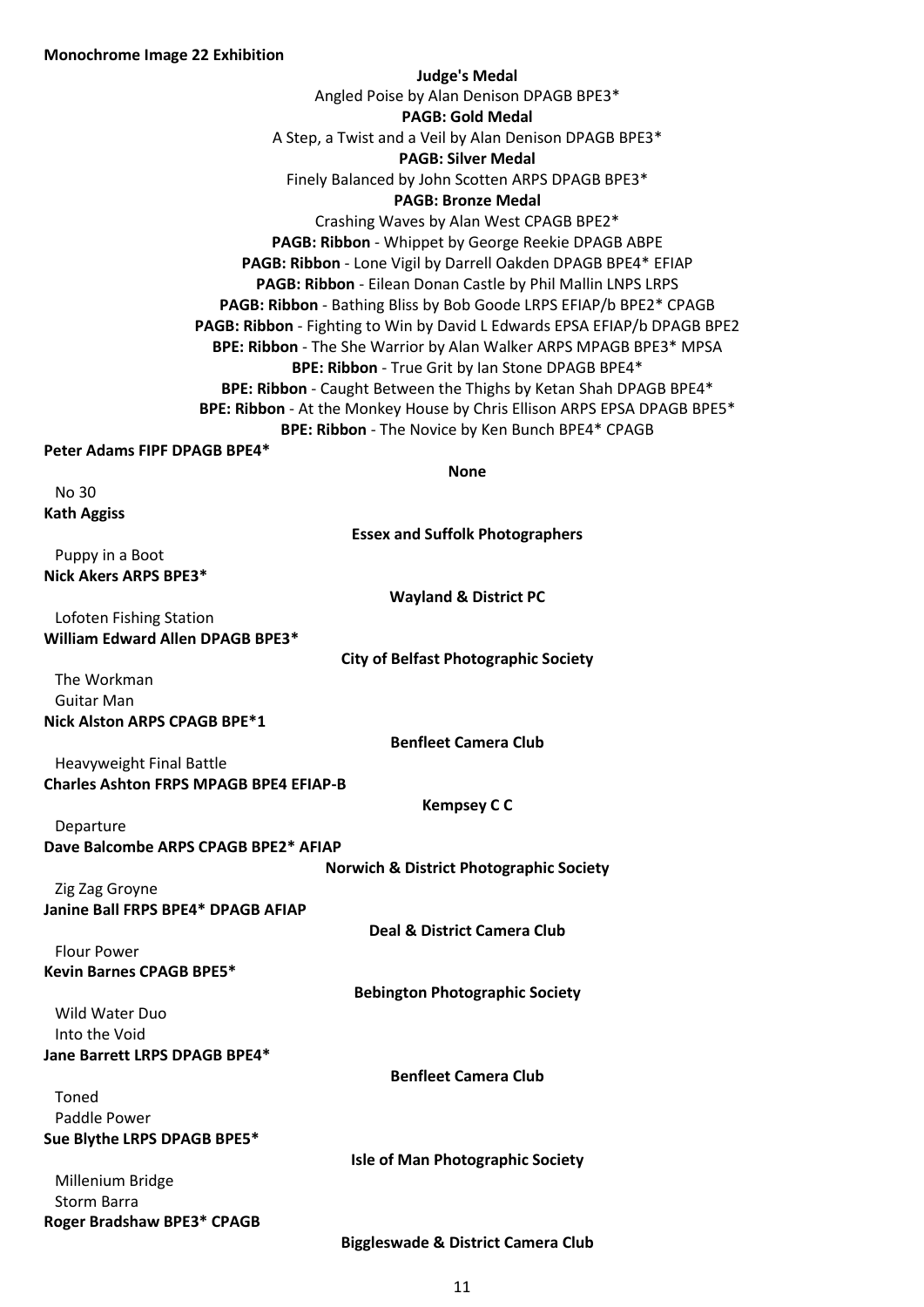| <b>Busy Hands</b>     |  |
|-----------------------|--|
| Shepherds Hands       |  |
| Ken Bunch BPE4* CPAGB |  |
|                       |  |

|                                              | <b>Deepings Camera Club</b>                |
|----------------------------------------------|--------------------------------------------|
| The Novice                                   | $\ast$                                     |
| Michael Byrne LIPF BPE2*                     |                                            |
|                                              | <b>Belfast Photo Imaging Club</b>          |
| <b>River Cottage</b>                         |                                            |
| <b>Wayne Churchill</b>                       |                                            |
|                                              | <b>Derby City Photographic Club</b>        |
| A Winters Tree                               |                                            |
| Ian Clarke LRPS CPAGB BPE2*                  |                                            |
|                                              | <b>Gosport Camera Club</b>                 |
| A Good Drive Through                         |                                            |
| Robin Claydon ARPS BPE3* DPAGB               |                                            |
|                                              | <b>Hertford &amp; District Camera Club</b> |
| Wash and Brush Up                            |                                            |
| <b>Eddie Cocozza CPAGB BPE5*</b>             |                                            |
|                                              | <b>Wigan 10 Foto Club</b>                  |
| The Last Train                               |                                            |
| <b>Rachel Cooper</b>                         |                                            |
|                                              | <b>Blandford Forum Camera Club</b>         |
| <b>Whiskers and Prickles</b>                 |                                            |
| Alan Cork BPE2* DPAGB AFIAP QPSA             |                                            |
|                                              | <b>Tonbridge Camera Club</b>               |
| Silver Birch and Copse Biei                  |                                            |
| Enigmatic                                    |                                            |
| City of Glass and Steel                      |                                            |
| Robin Couchman LRPS EFIAP BPE4*              |                                            |
|                                              | droitwich spa camera club                  |
| The Dark Satanic Mill                        |                                            |
| Cloud over the Severn Valley                 |                                            |
| Tony Cowburn ARPS BPE2*                      |                                            |
|                                              | <b>Winchester Photographic Society</b>     |
| <b>Starry Starry Night at Corfe</b>          |                                            |
| <b>Stephen Coyne Dr. CPAGB BPE3</b>          |                                            |
|                                              | <b>Crewe Photographic Society</b>          |
| No More Mr Nice Guy                          |                                            |
| <b>Eccentric Stairway</b>                    |                                            |
| <b>Tony Davies LRPS AWPS GPUHermes EFIAP</b> |                                            |
|                                              | <b>Conwy Camera Club</b>                   |
| The Winner is Katie Archibald                |                                            |
| Number 16                                    |                                            |
| Alan Denison DPAGB BPE3*                     |                                            |
|                                              | <b>Frome Wessex Photographic</b>           |
| A Step, a Twist and a Veil                   | $\ast$                                     |
| <b>Angled Poise</b>                          | $\ast$                                     |
|                                              |                                            |
| Caught in Flight!                            |                                            |
| <b>Stepping Out En Pointe</b>                |                                            |
| Andrew Donkin BPE3*                          |                                            |
|                                              | <b>Alsager Camera Club</b>                 |
| <b>Buffalo Boys</b>                          |                                            |
| Perch Rocks                                  |                                            |
| <b>Phil Downie</b>                           |                                            |
|                                              | <b>None</b>                                |

String of Pearls **Martin Duffy BPE3\***

# **Clay Cross Photographic Society**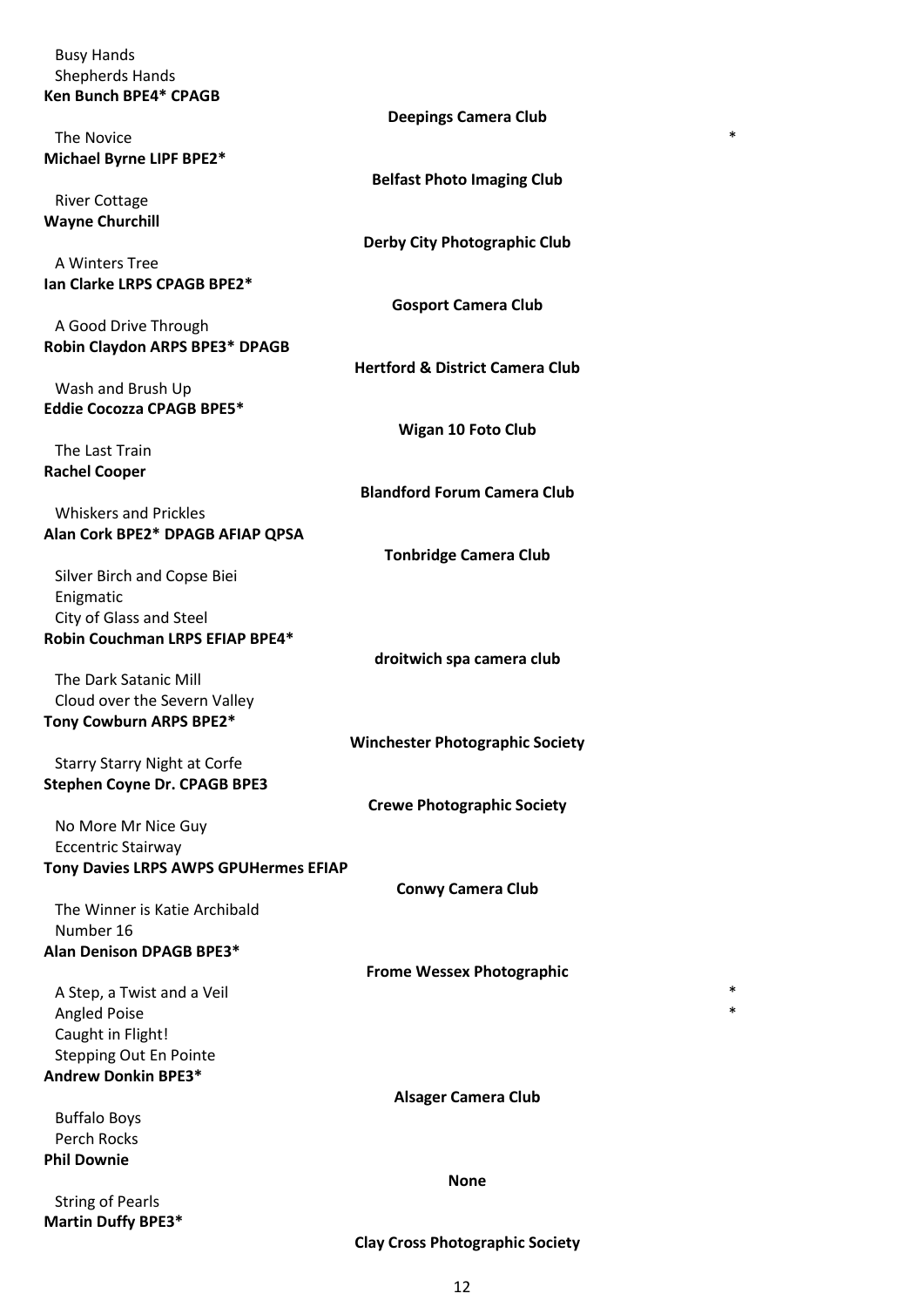| <b>Human Interactions</b>                            |                                                  |
|------------------------------------------------------|--------------------------------------------------|
| Finish Line in Sight                                 |                                                  |
| Philip Durkin DPAGB BPE3*                            |                                                  |
| Sea Defense                                          | <b>Bolton Camera Club</b>                        |
| David L Edwards EPSA EFIAP/b DPAGB BPE2              |                                                  |
|                                                      | <b>Neath &amp; District Photographic Society</b> |
| Fighting to Win                                      | *                                                |
| <b>Chris Ellison ARPS EPSA DPAGB BPE5*</b>           |                                                  |
|                                                      | <b>None</b>                                      |
| At the Monkey House                                  | $\ast$                                           |
| Alan Brian Fackrell BPE4*                            |                                                  |
|                                                      | South Birmingham Photographic Society            |
| <b>Goth Couple</b><br>Pat Frewin BPE4* DPAGB LRPS    |                                                  |
|                                                      | <b>Chelmsford Camera Club</b>                    |
| Martina                                              |                                                  |
| <b>Graham Frost LRPS CPAGB BPE3*</b>                 |                                                  |
|                                                      | <b>Wayland &amp; District Photographic Club</b>  |
| <b>New Shoes</b>                                     |                                                  |
| Alison J Fryer EFIAP/g DPAGB BPE5*                   |                                                  |
|                                                      | <b>None</b>                                      |
| Underneath the Arches                                |                                                  |
| Andy Fryer EFIAP/p DPAGB BPE5*<br>End of an Era      |                                                  |
| <b>Richard Fulcher BPE3*</b>                         |                                                  |
|                                                      | <b>Huddersfield Photo Imaging Club</b>           |
| Whoopee-Do                                           |                                                  |
| Fear of the Dark                                     |                                                  |
| <b>Tim Gilbert LRPS CPAGB</b>                        |                                                  |
|                                                      | <b>Preston Photographic Society</b>              |
| <b>Big Six</b><br>Bob Goode LRPS EFIAP/b BPE2* CPAGB |                                                  |
|                                                      | <b>Stourport Camera Club</b>                     |
| <b>Bathing Bliss</b>                                 | *                                                |
| <b>Paul Green LSINWP</b>                             |                                                  |
|                                                      | South Birmingham Photographic Society            |
| <b>Brighton</b>                                      |                                                  |
| <b>Philip Hadley CPAGB BPE2</b>                      |                                                  |
|                                                      | <b>Gateway Camera Club</b>                       |
| Loosing Grip<br>Jay Hallsworth LRPS BPE1*            |                                                  |
|                                                      | <b>Gloucester Camera Club</b>                    |
| <b>Cobbolds Point</b>                                |                                                  |
| Lynda Haney DPAGB ABPE EFIAP                         |                                                  |
|                                                      | <b>Wigan 10 Foto Club</b>                        |
| Mum and Baby                                         |                                                  |
| Mummy Mummy Mummy                                    |                                                  |
| Three Wise Macaques<br>If Only                       |                                                  |
| <b>Bruce Harley CPAGB BPE2* LRPS AFIAP</b>           |                                                  |
|                                                      | <b>Livingston Camera Club</b>                    |
| Defensive Stance                                     |                                                  |
| Jim Hill BPE4* CPAGB                                 |                                                  |
|                                                      | <b>Carluke CC</b>                                |
| The Prisoners                                        |                                                  |
| <b>Christine Holt DPAGB BPE1* LRPS</b>               | <b>Hoddesdon Camera Club</b>                     |
|                                                      |                                                  |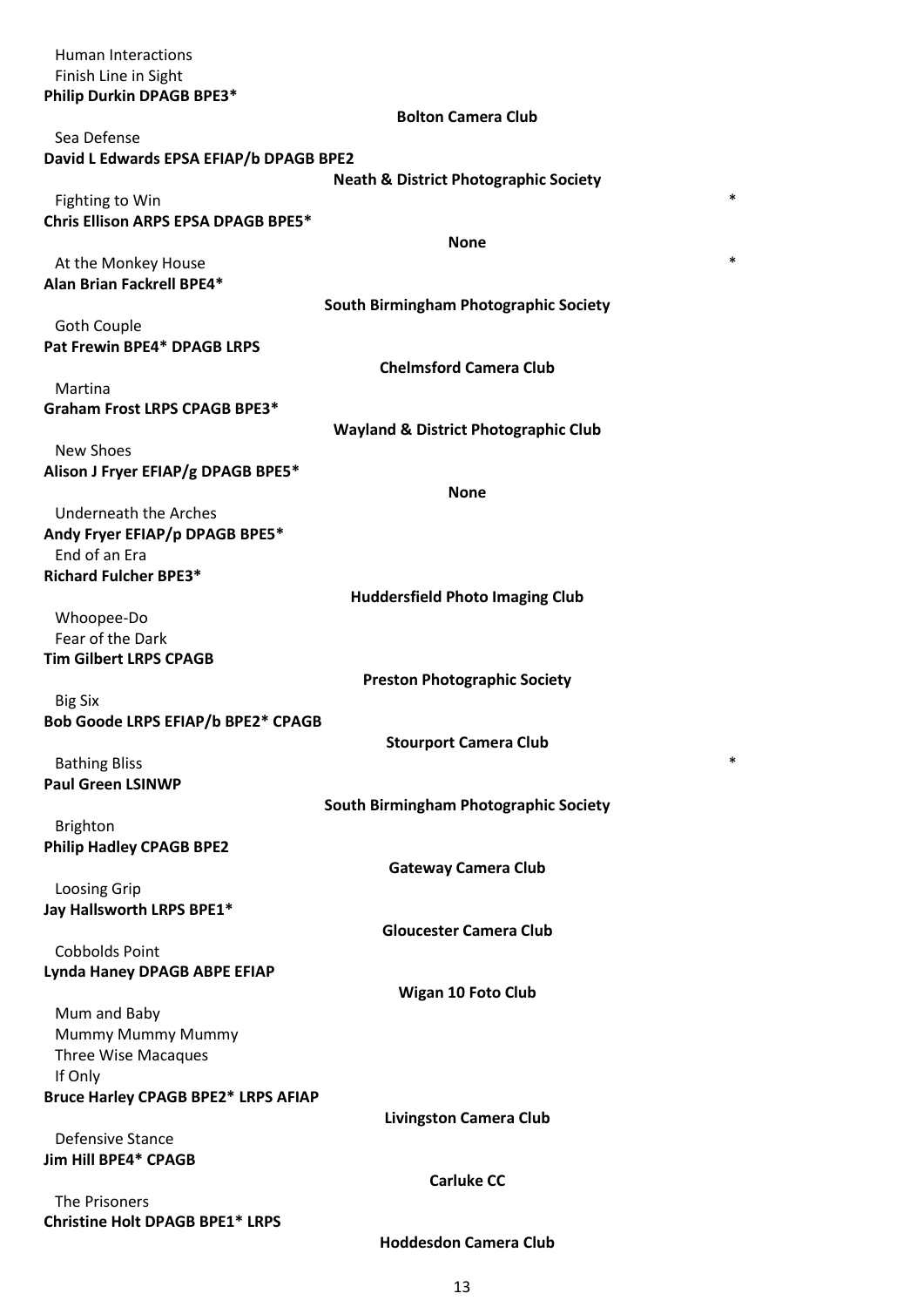| Dangerous                                     |                                            |
|-----------------------------------------------|--------------------------------------------|
| <b>Jayne Hutchings CPAGB</b>                  |                                            |
|                                               | <b>Nuneaton Photographic Society</b>       |
| Smoko                                         |                                            |
| The Seer of Eilean Donan                      |                                            |
| Peter Jackson BPE1*                           |                                            |
|                                               | <b>Stourbridge Photographic Society</b>    |
| Queen of the Nile                             |                                            |
| Peter Jepson DPAGB BPE3*                      |                                            |
|                                               | <b>Blaenau Camera Club.</b>                |
| Off to Market                                 |                                            |
| Going for It                                  |                                            |
| Stephen Johnson CPAGB BPE2*                   |                                            |
|                                               | <b>Streetly Photographic Club</b>          |
| Jake Dixon                                    |                                            |
| Eileen Jones CPAGB BPE3*                      |                                            |
|                                               | <b>Warrington Photographic Society</b>     |
| Aiming High                                   |                                            |
| <b>Stephen Jones LRPS DPAGB AFIAP</b>         |                                            |
|                                               | <b>Dorchester Camera Club</b>              |
| On Target                                     |                                            |
| In the Groove                                 |                                            |
| Charlie Kidd EFIAP DPAGB BPE2*                |                                            |
|                                               | <b>Tenby &amp; District Camera Club</b>    |
| <b>Artistic Movement</b>                      |                                            |
| Tillman Kleinhans ARPS EFIAP/g DPAGB BPE5*    |                                            |
|                                               | <b>St Helens Camera Club</b>               |
| <b>Upturned Herring Boats</b>                 |                                            |
| <b>Alun Lambert BPE1*</b>                     |                                            |
|                                               | <b>Bebington Photographic Society</b>      |
| Real Hill Weather                             |                                            |
| Trevor Lane LRPS DPAGB BPE5*                  |                                            |
|                                               | <b>Beeston Camera Club (Nottingham)</b>    |
| Looking Down the Line                         |                                            |
| A Cheeky Peck                                 |                                            |
| Ej Lazenby LRPS DPAGB BPE4* EFIAP             |                                            |
|                                               | <b>Wigan 10 Foto Club</b>                  |
| <b>Resting Valkyrie</b>                       |                                            |
| Kevin Leah LRPS AFIAP BPE4*                   |                                            |
|                                               | <b>Truro Camera Club</b>                   |
| Leaning Into the Corner                       |                                            |
| <b>Barbie Lindsay MPAGB FBPE EFIAP/s AWPF</b> |                                            |
|                                               | <b>Beyond Group</b>                        |
| The English Lesson                            |                                            |
| Alan Lomakin CPAGB AFIAP BPE3*                |                                            |
|                                               | <b>Malling Photographic Society</b>        |
| After Her Ride                                |                                            |
| David Lyon EFIAP/g DPAGB BPE3*                |                                            |
|                                               | <b>Reigate Photographic Society</b>        |
| A Rough Fishing Trip                          |                                            |
| <b>Helen Mackay</b>                           |                                            |
|                                               | <b>St Neots &amp; District Camera Club</b> |
| <b>Rubbish Musician</b>                       |                                            |
| <b>Phil Mallin LNPS LRPS</b>                  |                                            |
|                                               | <b>Earl Shilton Camera Club</b>            |
| <b>MV Dayspring</b>                           |                                            |
| Eilean Donan Castle                           | *                                          |
| Anne McDonald BPE1*                           |                                            |
|                                               |                                            |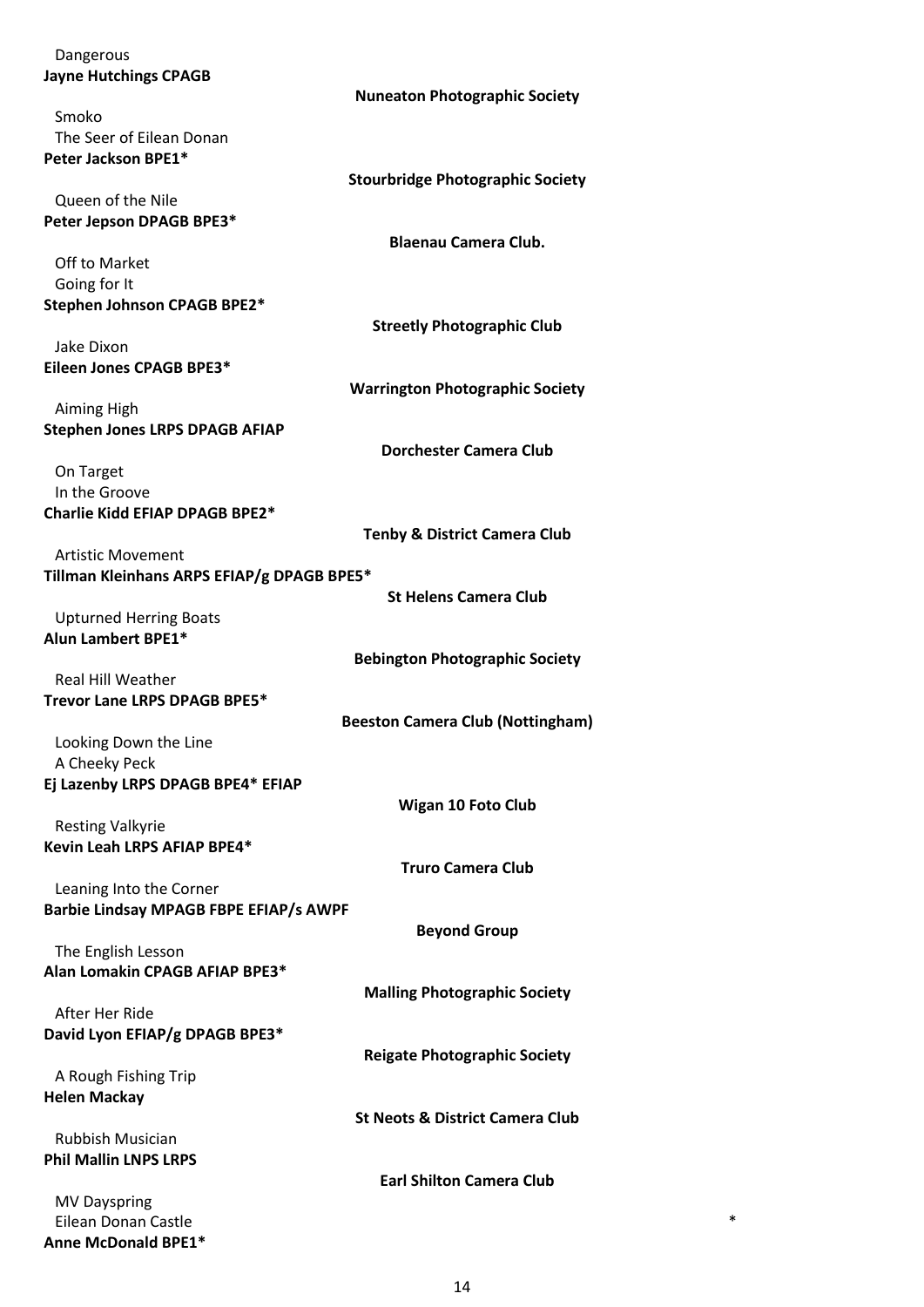| <b>Deeside Photographic Society</b>                                   |
|-----------------------------------------------------------------------|
| Seedheads in Winter                                                   |
| Dave McKay ARPS DPAGB BPE5*                                           |
| <b>Oxford Photographic Society</b>                                    |
| Monk at Temple Ruin                                                   |
| <b>Kenny McLean CPAGB</b>                                             |
| <b>Cumbernauld &amp; Kilsyth Photographic Society</b>                 |
| <b>Quiraing Light</b>                                                 |
| Eileen Murray DPAGB APBE EFIAP/g EPSA                                 |
|                                                                       |
| Mr Smooth                                                             |
| Sentinel                                                              |
| Vigil                                                                 |
| <b>John Northover LRPS CPAGB</b>                                      |
| <b>Loughton Camera Club</b>                                           |
| Llyn Padarn                                                           |
| Darrell Oakden DPAGB BPE4* EFIAP                                      |
| <b>Alsager Camera Club</b>                                            |
| Let Food Be Thy Medicine<br>*                                         |
| Lone Vigil                                                            |
| <b>Richard Omeara BPE2*</b>                                           |
| <b>Poulton Photographic Society</b>                                   |
| The Pilgrim                                                           |
| <b>Keith Parker</b>                                                   |
| <b>Disabled Photographers Society</b>                                 |
| Time by Tower Bridge                                                  |
| Roger Parry MPAGB ARPS EFIAP HonPAGB                                  |
| <b>Smethwick Photographic Society</b>                                 |
| Naked World                                                           |
| The Jump                                                              |
| <b>Flower Girl</b>                                                    |
| <b>Mary Pears DPAGB</b>                                               |
| <b>Bristol Photographic Society</b>                                   |
| Red Deer Stag in Snow Shower                                          |
| <b>Roy Peters CPAGB AWPF</b>                                          |
| <b>New Quay Camera Club</b>                                           |
| Long Forgotten                                                        |
| John Phillips BPE3*                                                   |
| <b>Richmond &amp; Twickenham Photographic Society</b>                 |
| <b>Issue</b>                                                          |
| Robert Prenton Jones EFIAP/p BPE5* LRPS AWPF                          |
| <b>Conwy Camera Club</b><br><b>The Cloisters</b>                      |
| The Enforcer                                                          |
| <b>Sharon Prenton Jones ARPS MPAGB ABPE MFIAP</b>                     |
| Cliodna                                                               |
|                                                                       |
| Mansplaining                                                          |
| Marion Rapier ARPS DPAGB BPE5* EFIAP/g<br><b>Edmonton Camera Club</b> |
| Adam Filmer                                                           |
|                                                                       |
| Wheel Up                                                              |
| <b>Iron Casting</b>                                                   |
| <b>George Reekie DPAGB ABPE</b><br><b>Taunton Camera Club</b>         |
|                                                                       |
| Hare Portrait<br>*                                                    |
| Whippet                                                               |
| <b>Farzad Reshad</b>                                                  |
| South Birmingham Photographic Society                                 |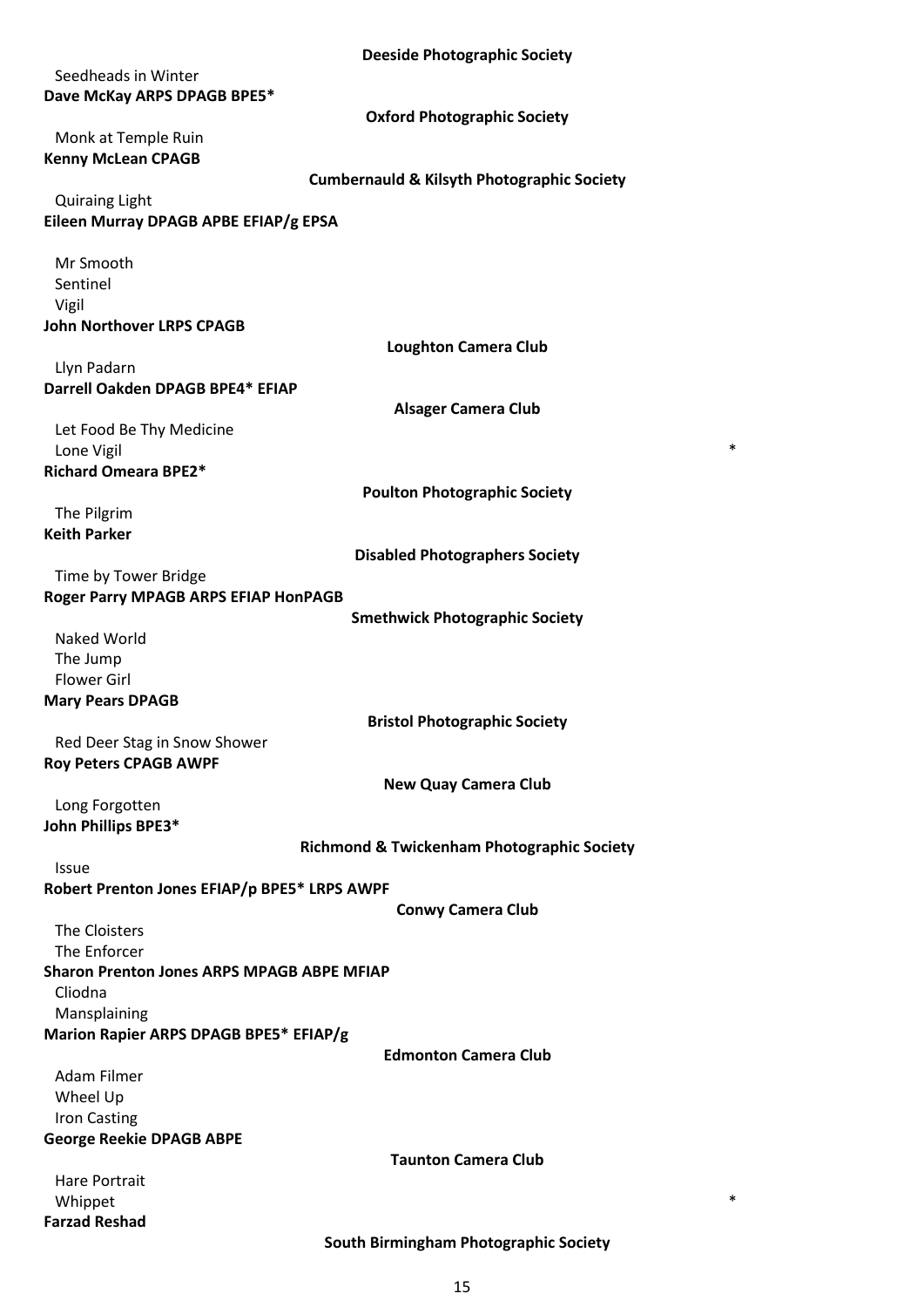## I Am Here! **Alan Rich DPAGB BPE2**

Reaching Out **Jane Rowbottom BPE1\***

Bonny & Clyde **Trevor Rudkin LRPS BPE2\***

Let Us Pray **John Rutherford CPAGB**

The Fairy Pools **Mick Sayer ARPS BPE4\***

Passing **John Scotten ARPS DPAGB BPE3\***

Finely Balanced \* **Paul Screen BPE3\* CPAGB**

Charge Morning Mist in Hope Valley **Ketan Shah DPAGB BPE4\***

**Duston Camera Club**

**Rolls-royce (Derby) Photographic Society**

Caught Between the Thighs  $*$ **David Shardlow**

Clematis & Candle

Sue Sibley ARPS EFIAP/b DPAGB BPE4\* **New Forest Camera Club**

Hazel and Poppies Misty Trees Eryngium **John Simpson BPE2\* CPAGB**

Church in Blizzard **Pete Smith ARPS EFIAP DPAGB BPE5\***

Flower Bride **Ian Stone DPAGB BPE4\***

**Folkestone Camera Club**

**Kilmaurs Photographic Club**

**Wigan Photographic Society**

**Stafford Camera Club**

**Southampton Camera Club**

True Grit  $*$ **Marie-Laure Stone BPE5\* DPAGB EFIAP/d3** Bride and Bubbles Peaky Blinder Style **Stuart Strachan BPE4\***

High Tide **John Sykes BPE2\* GPUCR1 G.APS**

A Life Well Lived **Gillian Temple LRPS DPAGB**

**Dunfermline Photographic Association**

Threesome **John D Tillotson BPE1\* CPAGB EPSA EFIAP**

**Penrith and District Camera Club**

16

Tulip Stairs 2

## **NUNEATON PS**

**Stafford Camera Club**

**Desborough and Rothwell Photographic Society**

**Chesterfield Photographic Society**

**Invicta Photographic Club**

**Woodley Photographic Club**

**Beeston Camera Club (Nottingham)**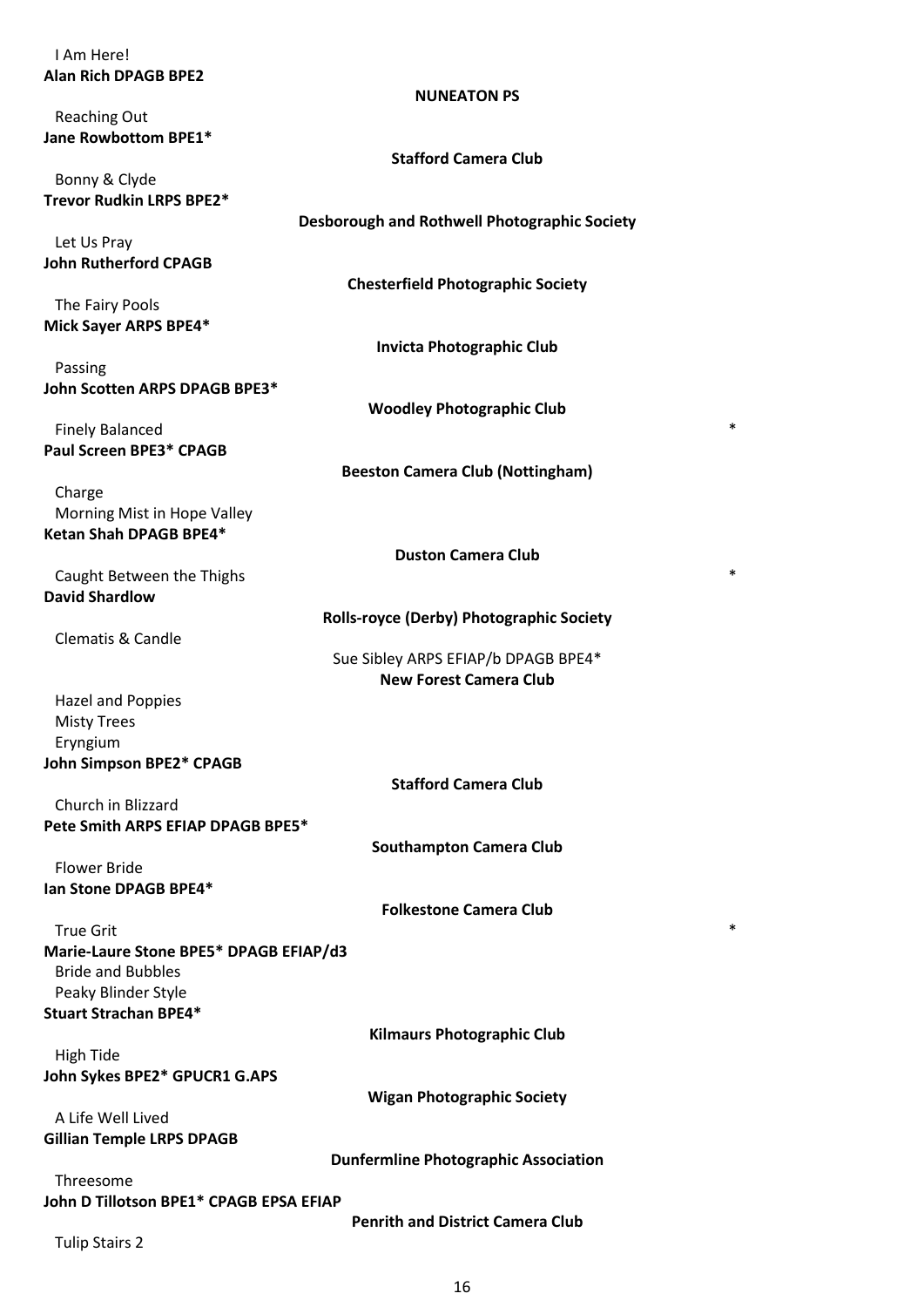### **David Stephen Travis ARPS BPE2\***

|                                                        | Leek Photographic Club                                |
|--------------------------------------------------------|-------------------------------------------------------|
| The Commuter                                           |                                                       |
| Railings to Nowhere                                    |                                                       |
| Mike Troth BPE3*                                       |                                                       |
|                                                        | <b>Smethick Photographic Society</b>                  |
| Widow of Whitby                                        |                                                       |
| <b>Roger Tyrrell</b>                                   |                                                       |
|                                                        | South Birmingham Photographic Society                 |
| Urban Landscape over the Tyne                          |                                                       |
| David Venables DPAGB BPE4*                             |                                                       |
|                                                        | <b>Shirley Photographic Society</b>                   |
| Heelstone Stonehenge                                   |                                                       |
| Paul Wagstaff CPAGB AFIAP BPE3* LRPS                   |                                                       |
|                                                        | <b>Wakefield Camera Club</b>                          |
| Jet Ski Freestyle Mono                                 |                                                       |
| Andrew Wainwright ARPS BPE3*                           |                                                       |
|                                                        | <b>Rushcliffe Photographic Society</b>                |
| 38 in the Lead                                         |                                                       |
| Julia Wainwright FRPS MPAGB BPE3*                      |                                                       |
|                                                        | <b>Harrow Camera Club</b>                             |
| Leading the Gallop                                     |                                                       |
| <b>Starling Aerial Combat</b>                          |                                                       |
| Alan Walker ARPS MPAGB BPE3* MPSA                      |                                                       |
|                                                        | <b>Keswick Photographic Society</b>                   |
| <b>Black and White Stripes</b>                         |                                                       |
| Suspicion                                              |                                                       |
| The She Warrior                                        | *                                                     |
| <b>Graham Walton DPAGB</b>                             |                                                       |
|                                                        |                                                       |
|                                                        | <b>Arden Photo Group</b>                              |
| In the Mountains                                       |                                                       |
| <b>Carol Watson BPE5* DPAGB</b>                        |                                                       |
|                                                        | <b>Lytham St Annes Photographic Society</b>           |
| Foggy Morning Rydal Water                              |                                                       |
| Gordon Watson BPE5* DPAGB                              |                                                       |
| Light in a Storm                                       |                                                       |
| Camouflage                                             |                                                       |
| Jennifer Margaret Webster ARPS D.P.A.G.B BPE4* efiap/B |                                                       |
|                                                        | <b>Bromsgrove Photographic Society</b>                |
| A Nice Fit                                             |                                                       |
| Harry Wentworth ARPS EFIAP BPE5* LSWPP                 |                                                       |
|                                                        | <b>Huddersfield Photo Imaging Club</b>                |
| Help                                                   |                                                       |
| Alan West CPAGB BPE2*                                  |                                                       |
|                                                        | <b>Yateley Camera Club</b>                            |
| Vik I Myrdal Church                                    |                                                       |
| <b>Crashing Waves</b>                                  | *                                                     |
| Michael Whittaker CPAGB BPE2*                          |                                                       |
|                                                        | <b>Ribblesdale Camera Club</b>                        |
| <b>Beach Huts on Stilts</b>                            |                                                       |
| Father with Son                                        |                                                       |
| Tony Wills ARPS BPE3*                                  |                                                       |
|                                                        | Spectrum                                              |
| <b>Snowy Egret Reflection</b>                          |                                                       |
| <b>Mike Woodman</b>                                    |                                                       |
|                                                        | <b>Richmond &amp; Twickenham Photographic Society</b> |

**Lin Wyles LRPS CPAGB AWPF BPE2\***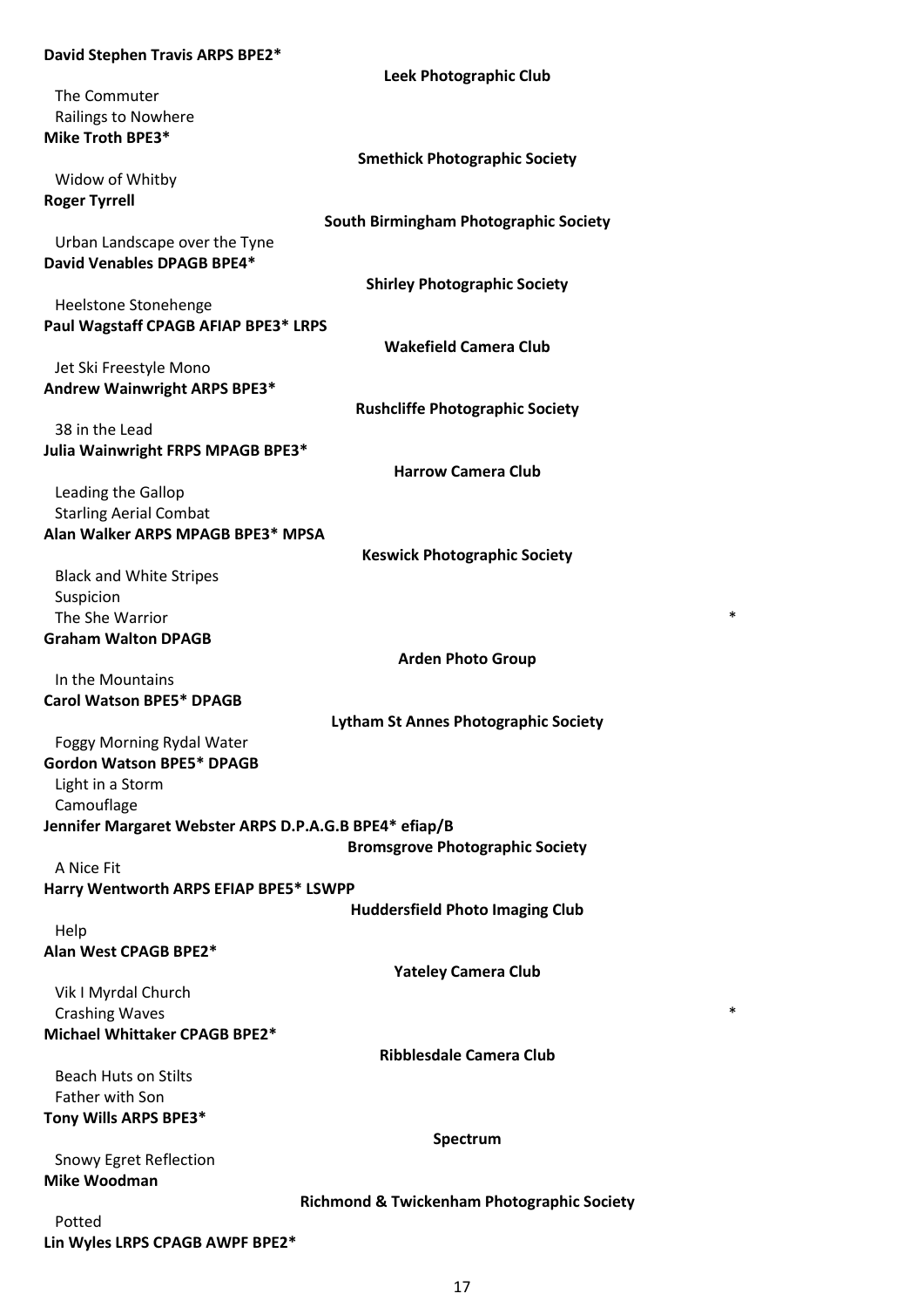# Metropol Parasol, Seville **Alan Young FRPS EFIAP/d1 ABPE PPSA**

**Nottingham and Notts Photographic Society**

Amber Valley over the Last Taking a Break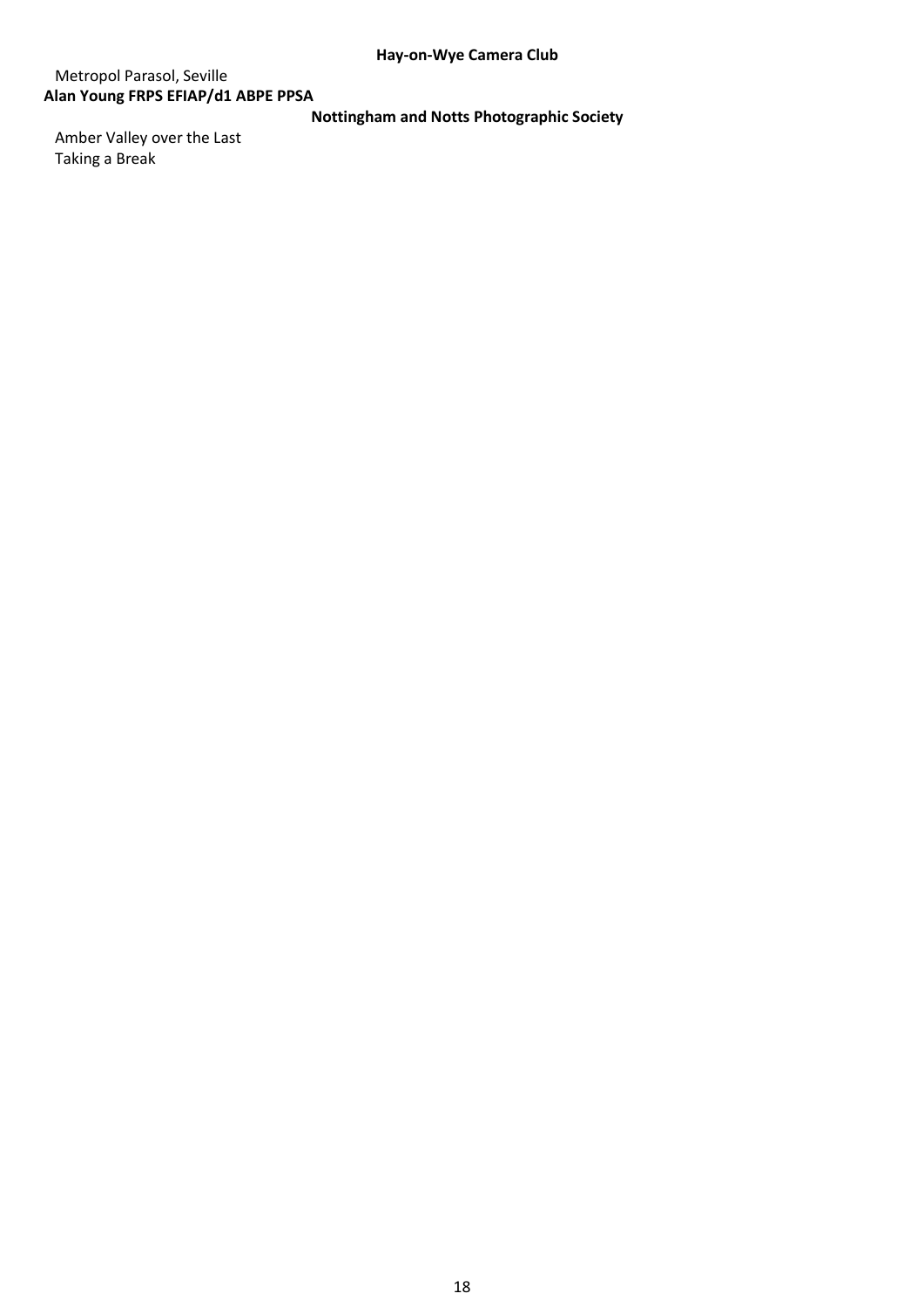#### **Judge's Medal**

Three Against One by Alan Walker ARPS MPAGB BPE3\* MPSA

**PAGB: Gold Medal**

Early Morning Dew on Marbled White by Philip Hadley CPAGB BPE2

**PAGB: Silver Medal**

Squabbling Young Starlings by Richard Omeara BPE2\*

### **PAGB: Bronze Medal**

Tachinid Flies Paired by Trevor Davenport ARPS DPAGB ABPE **PAGB: Ribbon** - Grey Wolves Kiss by Jennifer Margaret Webster ARPS D.P.A.G.B BPE4\* efiap/B **PAGB: Ribbon** - Green Parrot Snake in Rain Forest by Alan Walker ARPS MPAGB BPE3\* MPSA **PAGB: Ribbon** - Golden Eagle with Kill by Alan Walker ARPS MPAGB BPE3\* MPSA **PAGB: Ribbon** - Cuckoos Mating in the Rain by Trevor Lane LRPS DPAGB BPE5\* **PAGB: Ribbon** - Leaping Red Squirrel by Lynda Haney DPAGB ABPE EFIAP **BPE: Ribbon** - Small Skipper on Meadow Cranesbill by Allan Wild CPAGB BPE1\* **BPE: Ribbon** - Kestrel Landing on Post by Gillian Steyn BPE3\* DPAGB PPSA **BPE: Ribbon** - Clark's Clownfish in Bulb Anemone by Richard Omeara BPE2\* **BPE: Ribbon** - Male Oleander Hawk Moth by Darron Matthews FRPS DPAGB EFIAP BPE5\* **BPE: Ribbon** - Chameleon Hunting Prey by Barry Dickinson DPAGB PPSA AFIAP BPE3\*

#### **Kath Aggiss**

## **Essex and Suffolk Photographers**

| Fish Eagle with Catch                |                                       |
|--------------------------------------|---------------------------------------|
|                                      |                                       |
| Little Bee-Eater in the Rain         |                                       |
| <b>Tight Knit Family</b>             |                                       |
|                                      |                                       |
| Greater Flamingos in Amboseli        |                                       |
| Ali Asplin BPE1*                     |                                       |
|                                      |                                       |
|                                      | <b>Harpenden Photographic Society</b> |
| <b>Heartwood Barnowl</b>             |                                       |
| <b>Kevin Barnes CPAGB BPE5*</b>      |                                       |
|                                      |                                       |
|                                      | <b>Bebington Photographic Society</b> |
| <b>Clusted Bonnets</b>               |                                       |
| Jane Barrett LRPS DPAGB BPE4*        |                                       |
|                                      |                                       |
|                                      | <b>Benfleet Camera Club</b>           |
| Common Whitethroat (Sylvia Communis) |                                       |
|                                      |                                       |
| <b>Clare Beech BPE2*</b>             |                                       |
|                                      | <b>Leek Photographic Club</b>         |
|                                      |                                       |
| Painted Lady in Evening Light        |                                       |
| <b>Mating Solider Beetles</b>        |                                       |
| Lesley Betts CPAGB BPE1*             |                                       |
|                                      |                                       |
|                                      | <b>Stourport Camera Club</b>          |
| Evening at the Fallow Deer Rut       |                                       |
|                                      |                                       |
| <b>Gavin Brand BPE1*</b>             |                                       |
|                                      | <b>Keyworth Camera Club</b>           |
|                                      |                                       |
| Common Ink Cap                       |                                       |
| Ian Brash BPE2* CPAGB                |                                       |
|                                      | <b>Old Coulsdon Camera Club</b>       |
|                                      |                                       |
| <b>Red Panda and Cub</b>             |                                       |
| <b>Gill Brett LRPS CPAGB BPE2</b>    |                                       |
|                                      |                                       |
|                                      | <b>Oldham Photographic society</b>    |
| <b>Rhagio Tringarius</b>             |                                       |
| Spotted Hyena                        |                                       |
|                                      |                                       |
| Chris Briggs CPAGB BPE3*             |                                       |
|                                      | <b>Donside Camera Club</b>            |
|                                      |                                       |
| <b>Bar Tailed Godwit Feeding</b>     |                                       |
| <b>Richard Bryant CPAGB BPE1*</b>    |                                       |
|                                      | <b>Blythe Bridge Camera Club</b>      |
|                                      |                                       |

Male Siskin **Paul Burrows CPAGB BPE2\***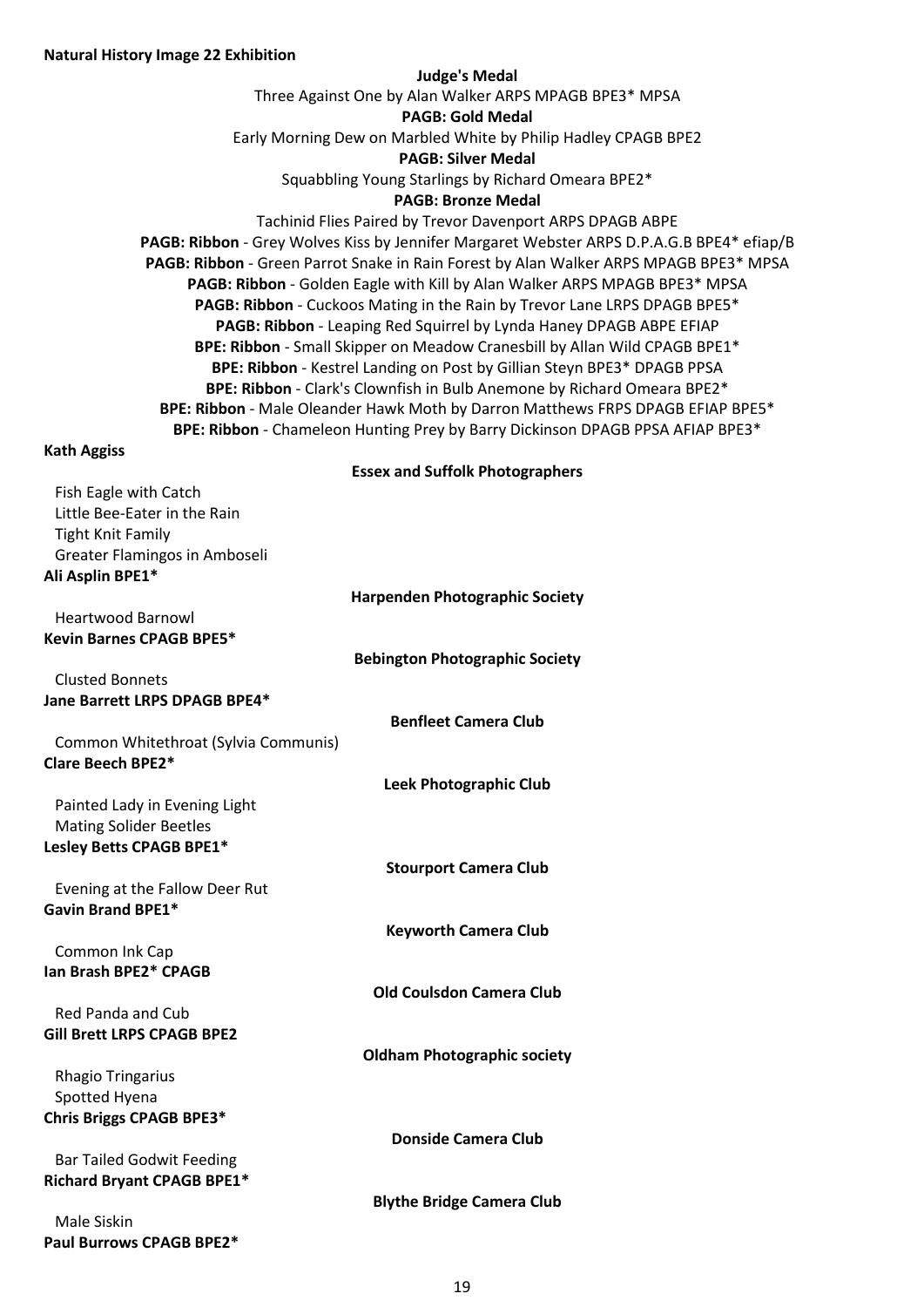#### **Keyworth Camera Club**

| <b>Keyworth Camera Club</b>                                     |
|-----------------------------------------------------------------|
| Old Lady                                                        |
| <b>Phil Burt LRPS</b>                                           |
| <b>Dartford &amp; District Photographic Society</b>             |
| Cheetah Brothers                                                |
| Cheetahs on the Lookout                                         |
|                                                                 |
| Trevor Clifford ARPS BPE1*                                      |
| <b>Essex and Suffolk Photographers</b>                          |
| Brown Hare in Field                                             |
| <b>Eddie Cocozza CPAGB BPE5*</b>                                |
| <b>Wigan 10 Foto Club</b>                                       |
| Cuckoo and Robin Stand Off                                      |
| Alan Cork BPE2* DPAGB AFIAP QPSA                                |
| <b>Tonbridge Camera Club</b>                                    |
| Snowy Owl Flight Through the Snow                               |
| Robin Couchman LRPS EFIAP BPE4*                                 |
| droitwich spa camera club                                       |
| Pair of Green Winged Orchids                                    |
|                                                                 |
| <b>Stephen Coyne Dr. CPAGB BPE3</b>                             |
| <b>Crewe Photographic Society</b>                               |
| Iberian Wolfcub Seeks Regurgitation                             |
| Dead Leaf Mantis                                                |
| Sue Critchlow ARPS DPAGB BPE4* AFIAP                            |
| <b>Southport PS</b>                                             |
| <b>Starlings Squabbling</b>                                     |
| Waiting for the Worm                                            |
| Peregrine Falcon with Prey                                      |
| Female Kestrel Feeding Young                                    |
| <b>Trevor Davenport ARPS DPAGB ABPE</b>                         |
| <b>Southport Photographic Society</b>                           |
|                                                                 |
| Male Emperor Moth                                               |
| <b>Common Darter with Exuvia</b>                                |
| *<br><b>Tachinid Flies Paired</b>                               |
| Barry Dickinson DPAGB PPSA AFIAP BPE3*                          |
| <b>Chorley PS</b>                                               |
| *<br><b>Chameleon Hunting Prey</b>                              |
| Goshawk with Prey                                               |
| <b>Christine Dickinson DPAGB BPE3* PPSA AFIAP</b>               |
| <b>Chorley Photographic Society</b>                             |
| In the Grasses                                                  |
| <b>Starling Squabble</b>                                        |
| Ann Dickson LRPS BPE1*                                          |
|                                                                 |
| <b>Corby Photographic Club</b>                                  |
| Serval                                                          |
| Impalas Midday Walk for Water                                   |
| <b>Andrew Donkin BPE3*</b>                                      |
| <b>Alsager Camera Club</b>                                      |
| <b>Baby Orangutan Climbing</b>                                  |
| <b>Monica Doshi CPAGB DPAGB</b>                                 |
| <b>Arden Photo Group</b>                                        |
| Female Red-Necked Phalarope (Summer Plumage) Skimming for Flies |
| On the Prowl - African Leopard                                  |
|                                                                 |
| <b>Crested Tit Singing</b>                                      |
| <b>Martin Duffy BPE3*</b>                                       |
| <b>Clay Cross Photographic Society</b>                          |
| Eurycnema Goliath                                               |
| David L Edwards EPSA EFIAP/b DPAGB BPE2                         |
| <b>Neath &amp; District Photographic Society</b>                |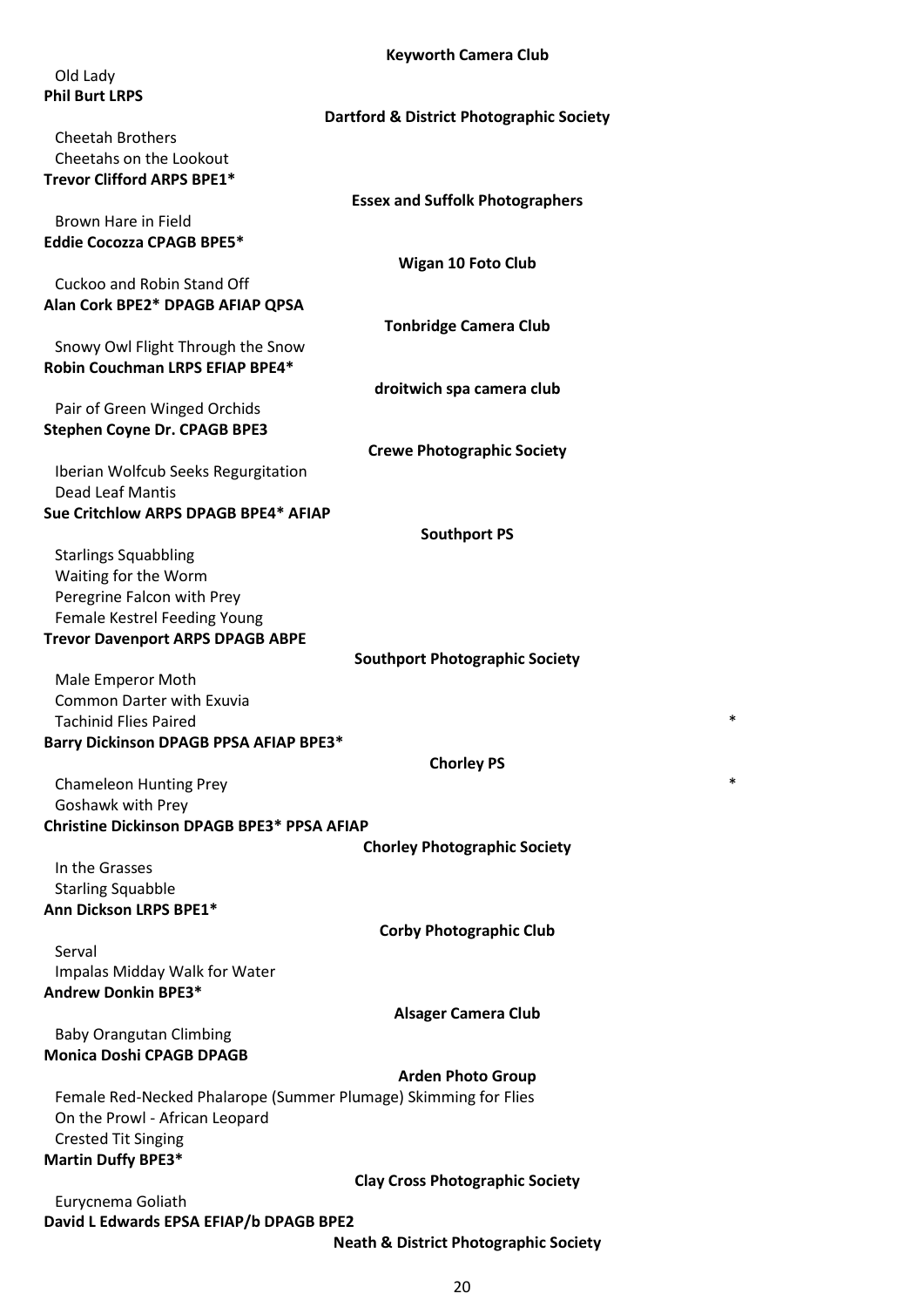Snow Leopard in a Blizzard Peregrine Landimg **Chris Ellison ARPS EPSA DPAGB BPE5\***

|                                                              | <b>None</b>                                   |   |
|--------------------------------------------------------------|-----------------------------------------------|---|
| <b>Squirrel Eating</b>                                       |                                               |   |
| Niall Ferguson ARPS CPAGB EFIAP BPE2*                        |                                               |   |
|                                                              | <b>Windlesham &amp; Camberley Camera Club</b> |   |
| <b>Panther Chameleon</b>                                     |                                               |   |
| <b>Mary Gillian Fish CPAGB BPE1</b>                          |                                               |   |
|                                                              | <b>Axholme Camera Club</b>                    |   |
| <b>Kestrel Dispute</b>                                       |                                               |   |
| Pat Frewin BPE4* DPAGB LRPS                                  |                                               |   |
|                                                              | <b>Chelmsford Camera Club</b>                 |   |
| Otter with Fish                                              |                                               |   |
| <b>Meerkat Family</b><br><b>Tim Gilbert LRPS CPAGB</b>       |                                               |   |
|                                                              | <b>Preston Photographic Society</b>           |   |
| <b>Heron Fishing</b>                                         |                                               |   |
| Jay Woodpecker Standoff                                      |                                               |   |
| Mark Glenister BPE1*                                         |                                               |   |
|                                                              | <b>Biggleswade &amp; District Camera Club</b> |   |
| Juvenile Herring Gull                                        |                                               |   |
| Short Eared Owl in the Rain                                  |                                               |   |
| <b>Philip Hadley CPAGB BPE2</b>                              |                                               |   |
|                                                              | <b>Gateway Camera Club</b>                    |   |
| Early Morning Dew on Marbled White                           |                                               | * |
| Female Yellow Dung Fly                                       |                                               |   |
| Julie Hall CPAGB BPE3* QPSA                                  |                                               |   |
|                                                              | <b>Bromsgrove Photographic Society</b>        |   |
| Red Fox Cub in the Rain                                      |                                               |   |
| Lynda Haney DPAGB ABPE EFIAP                                 |                                               |   |
|                                                              | <b>Wigan 10 Foto Club</b>                     |   |
| <b>Starling Dispute</b>                                      |                                               | * |
| Leaping Red Squirrel<br>Beverly Hayes AFIAP LRPS DPAGB BPE4* |                                               |   |
|                                                              | <b>Bury Photographic Society</b>              |   |
| Sparrowhawk on Prey                                          |                                               |   |
| <b>Veiled Chameleon</b>                                      |                                               |   |
| Ray Hems ARPS DPAGB BPE1*                                    |                                               |   |
|                                                              | <b>Winchester Photographic Society</b>        |   |
| <b>Fish Fight</b>                                            |                                               |   |
| Dawn Patrol                                                  |                                               |   |
| Judy Hodgson CPAGB BPE4*                                     |                                               |   |
|                                                              | <b>Wisbech &amp; District Camera Club</b>     |   |
| Grizzly in Early Snow                                        |                                               |   |
| <b>Julia Hodson</b>                                          |                                               |   |
|                                                              | <b>Mold Camera Club</b>                       |   |
| <b>Shrews View</b>                                           |                                               |   |
| <b>Christine Holt DPAGB BPE1* LRPS</b>                       |                                               |   |
|                                                              | <b>Hoddesdon Camera Club</b>                  |   |
| <b>Resting Fly</b>                                           |                                               |   |
| <b>Steven Hoyle CPAGB</b>                                    |                                               |   |
| <b>Goldfinch Kiss</b>                                        | <b>Bury Photographic Society</b>              |   |
| Mountain Hare Looking Wary                                   |                                               |   |
| Robert Weldon Humphreys BPE2* DPAGB EFIAP                    |                                               |   |
|                                                              | <b>Donside Camera Club</b>                    |   |
| The Yawn                                                     |                                               |   |
|                                                              |                                               |   |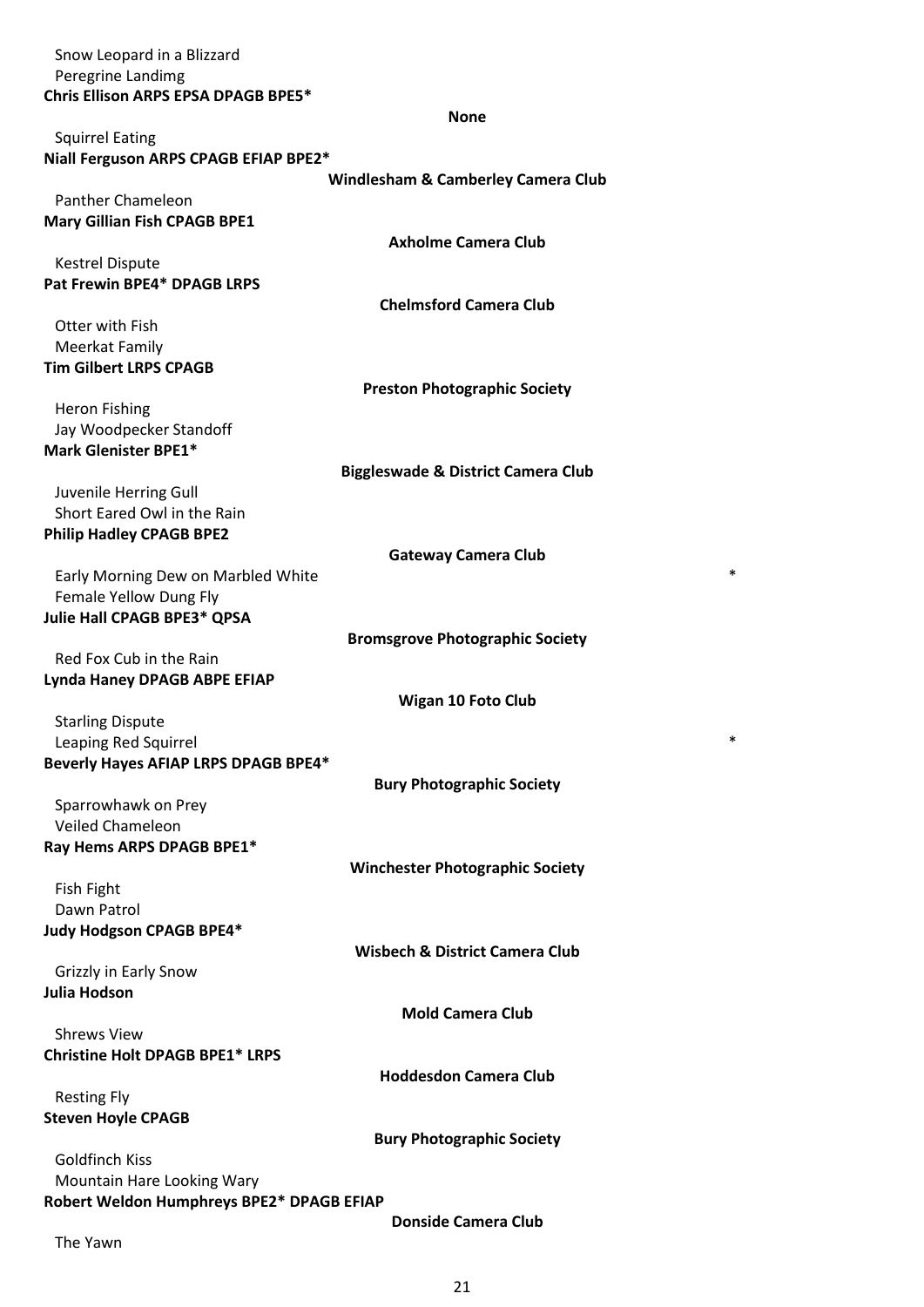| Dipper at the Falls                                       |
|-----------------------------------------------------------|
| <b>Malcolm Hupman</b>                                     |
| <b>Corby Photographic Club</b>                            |
| <b>Black Hairstreak</b>                                   |
|                                                           |
| <b>Trevor Hupton BPE3 ARPS CPAGB DPAGB</b>                |
| <b>Bolsover Camera Club</b>                               |
| <b>White Throat Singing</b>                               |
| Peter Jackson BPE1*                                       |
| <b>Stourbridge Photographic Society</b>                   |
| Dewy Morning                                              |
| Phil Janes LRPS CPAGB BPE2*                               |
| <b>Hoddesdon Camera Club</b>                              |
|                                                           |
| Vixen and Pups                                            |
| Eileen Jones CPAGB BPE3*                                  |
| <b>Warrington Photographic Society</b>                    |
| Chameleon on Branch                                       |
| Tom Jones DPAGB BPE3* BPE4*                               |
| <b>Wrekin Arts</b>                                        |
| <b>Cheshire Water Rail</b>                                |
|                                                           |
| Patricia Keegan                                           |
| <b>Chester Photographic Society</b>                       |
| African Elephants at the Water Hole                       |
| <b>Bruce Kendrick CPAGB</b>                               |
| <b>North Cheshire Photographic Society</b>                |
| <b>Two Ringlets</b>                                       |
|                                                           |
| <b>Jeff Kirby LRPS CPAGB AFIAP</b>                        |
| <b>Stroud Camera Club</b>                                 |
| Short-Eared Owl on Patrol                                 |
| Peter Knight LRPS CPAGB BPE3*                             |
| <b>Poulton-le-fylde Photographic Society</b>              |
| Wren with Food                                            |
| Peregrine Falcon with Prey                                |
|                                                           |
| <b>Mantis</b>                                             |
| <b>Alun Lambert BPE1*</b>                                 |
| <b>Bebington Photographic Society</b>                     |
| Great Spotted Woodpecker Feeding Young                    |
| <b>Gannet Landing</b>                                     |
| Trevor Lane LRPS DPAGB BPE5*                              |
| <b>Beeston Camera Club (Nottingham)</b>                   |
|                                                           |
| Male Common Kingfisher                                    |
| <b>Female Kestrel Landing</b>                             |
| Female Green Woodpecker Feeding Young                     |
| *<br>Cuckoos Mating in the Rain                           |
| <b>Barbie Lindsay MPAGB FBPE EFIAP/s AWPF</b>             |
| <b>Beyond Group</b>                                       |
| <b>Fungus Gnat in Habitat</b>                             |
| Pair of Mating Stag Beetles                               |
| <b>Jamie Macarthur DPAGB</b>                              |
|                                                           |
| Rolls Royce (Derby) P.S.                                  |
| Female Common Kestrel                                     |
| Common Kingfisher                                         |
| Dee Maddams LRPS CPAGB BPE2*                              |
| <b>None</b>                                               |
| Fallow Doe with Jackdaw                                   |
|                                                           |
| Eastern Lubber Grasshopper                                |
| <b>Peter Maguire LRPS EFIAP CPAGB</b>                     |
|                                                           |
| <b>Gosforth Camera Club &amp; Digital Imaging Society</b> |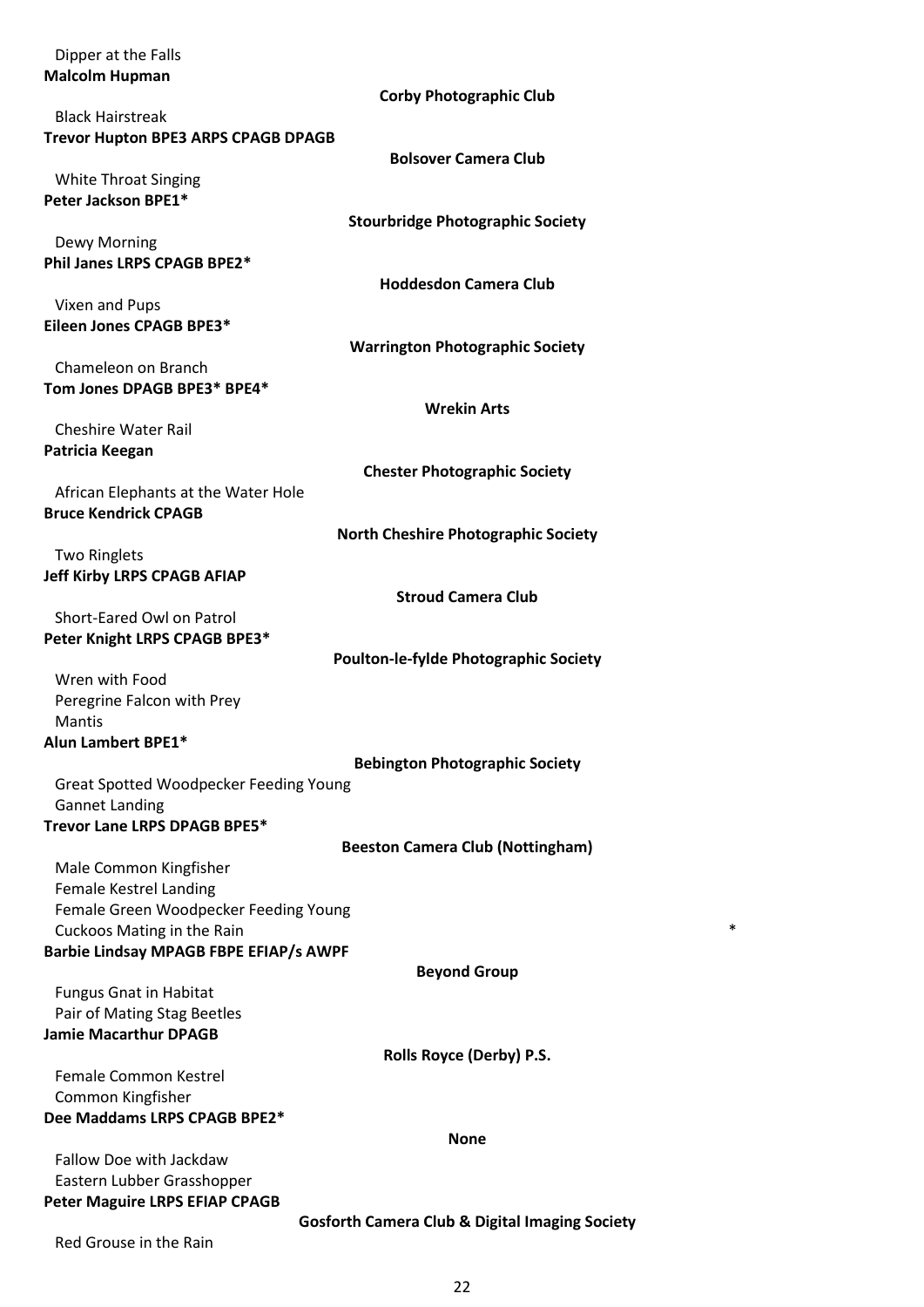## **Darron Matthews FRPS DPAGB EFIAP BPE5\***

**Lichfield Camera Club**

| Azure Blue Damselfly and Poppy            |                                      |
|-------------------------------------------|--------------------------------------|
|                                           | *                                    |
| Male Oleander Hawk Moth                   |                                      |
| <b>Buff-Tip Moth</b>                      |                                      |
| <b>Ian McGill</b>                         |                                      |
|                                           | <b>Preston Photographic Society</b>  |
| Common Kestrel                            |                                      |
| <b>Stephen Melville</b>                   |                                      |
|                                           | Leamington Spa Photographic Society  |
|                                           |                                      |
| Jungle Heron                              |                                      |
| Colin Mill BPE2*                          |                                      |
|                                           | <b>New City Photographic Society</b> |
| Common Bonnet - Mycena Galericulata       |                                      |
| <b>Julie Mullings BPE2* DPAGB</b>         |                                      |
|                                           | <b>Amersham Photographic Society</b> |
| <b>Mountain Hare in Winter Sun</b>        |                                      |
| Darrell Oakden DPAGB BPE4* EFIAP          |                                      |
|                                           | <b>Alsager Camera Club</b>           |
| Goldfinch in Snow                         |                                      |
|                                           |                                      |
| Sue O'Connell FIPF EFIAP/d3 DPAGB ABPE    |                                      |
|                                           | <b>Bristol Photographic Society</b>  |
| <b>Egret and Sambar Deer Cooperation</b>  |                                      |
| Anthony Oliver ARPS CPAGB BPE4*           |                                      |
|                                           | <b>Salisbury Photography Club</b>    |
| <b>Nuthatch Feeding</b>                   |                                      |
| Gillian Omeara BPE1*                      |                                      |
|                                           | <b>Poulton Photographic Society</b>  |
| <b>Godwit with Sanderling</b>             |                                      |
| Great Crested Grebe Giving Larva to Chick |                                      |
| Redshank Courtship                        |                                      |
|                                           |                                      |
| Woodpecker Disturbed by Starling          |                                      |
| <b>Richard Omeara BPE2*</b>               |                                      |
| <b>Redshanks Mating</b>                   |                                      |
| <b>Squabbling Young Starlings</b>         | *                                    |
| Shoal of Spawning Rudderfish              |                                      |
| Clark's Clownfish in Bulb Anemone         | *                                    |
| Dawn Osborn FRPS EFIAP/b DPAGB BPE5*      |                                      |
|                                           | <b>Wayland &amp; District PC</b>     |
| Little Blue Heron with Siren              |                                      |
| <b>Graham Pears DPAGB</b>                 |                                      |
|                                           | <b>Bristol Photographic Society</b>  |
|                                           |                                      |
| Fieldfare with Berry                      |                                      |
| <b>Mary Pears DPAGB</b>                   |                                      |
| Dipper with Insect Larva                  |                                      |
| Hare Interaction                          |                                      |
| Cuckoo in Flight                          |                                      |
| Andy Polakowski EFIAP/g AWPF DPAGB BPE5*  |                                      |
|                                           | <b>Mold Camera Club</b>              |
| <b>Red Discus</b>                         |                                      |
| <b>Copperband Butterfly Fish</b>          |                                      |
| Keith Polwin ARPS DPAGB BPE5*             |                                      |
|                                           |                                      |
|                                           | <b>Basingstoke Camera Club</b>       |
| Male Orange Tip Butterfly                 |                                      |
| Dalmatian Pelican in Flight               |                                      |
| <b>George Reekie DPAGB ABPE</b>           |                                      |
|                                           | <b>Taunton Camera Club</b>           |
| Hare Drinking                             |                                      |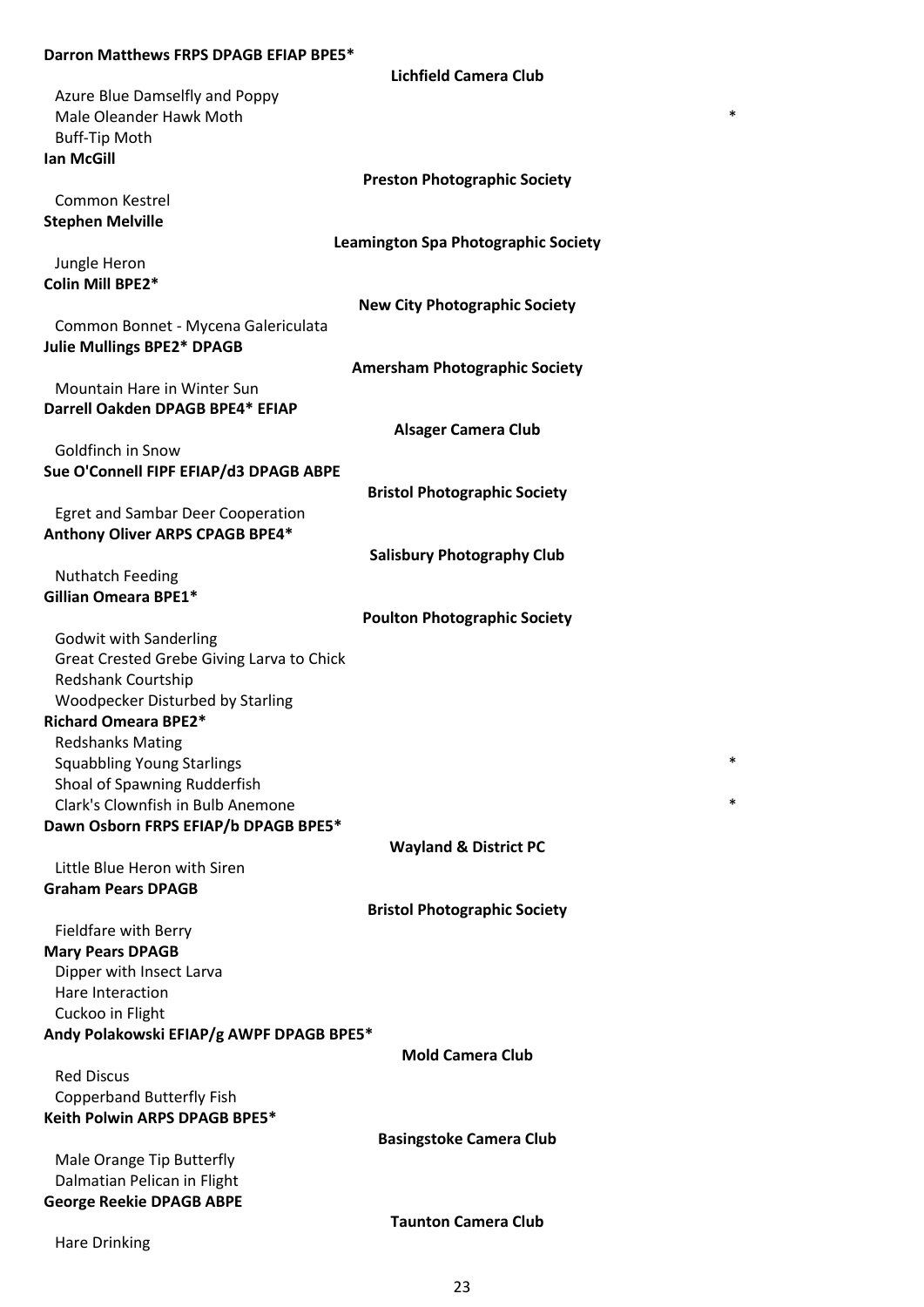| <b>Hummingbirds Feeding</b>                                 |                                         |
|-------------------------------------------------------------|-----------------------------------------|
| Japanese Macaque in the Snow                                |                                         |
| <b>Sean Rooney</b>                                          |                                         |
| Goldcrest on Holly                                          | <b>Oldham Photographic society</b>      |
| Mike Rowe FRPS DPAGB BPE5*                                  |                                         |
|                                                             | <b>Godalming Photographic Club</b>      |
| Mycena SP                                                   |                                         |
| Long-Legged Fly                                             |                                         |
| <b>John Scholey CPAGB</b>                                   |                                         |
|                                                             | <b>Sheffield Photographic Society</b>   |
| <b>Brown Hares</b>                                          |                                         |
| <b>Paul Screen BPE3* CPAGB</b>                              |                                         |
|                                                             | <b>Beeston Camera Club (Nottingham)</b> |
| <b>Feeding Green Woodpeckers</b><br>Little Owl and Mealworm |                                         |
| Incoming Female Kingfisher                                  |                                         |
| Kingfisher, Fishing in the Rain                             |                                         |
| <b>Stephen Simcox</b>                                       |                                         |
|                                                             | <b>Blythe Bridge Camera Club</b>        |
| Nuthatch                                                    |                                         |
| <b>John Simpson BPE2* CPAGB</b>                             |                                         |
|                                                             | <b>Stafford Camera Club</b>             |
| Jumping for Lunch                                           |                                         |
| <b>Elephant Family Stroll</b><br><b>Short Eared Owl</b>     |                                         |
| <b>Derek Smith</b>                                          |                                         |
|                                                             | evolve group                            |
| <b>Wasps Drinking</b>                                       |                                         |
| Judy Smith EFIAP/b LRPS DPAGB BPE5*                         |                                         |
|                                                             | <b>Sheffield Photographic Society</b>   |
| Bison in the Winter                                         |                                         |
| Pete Smith ARPS EFIAP DPAGB BPE5*                           |                                         |
|                                                             | <b>Southampton Camera Club</b>          |
| <b>Nuthatch Attack</b>                                      |                                         |
| Chris Smyth BPE1*                                           | <b>Watford Camera Club</b>              |
| Mother and Daughter, White Rhino                            |                                         |
| Sibling Friendship, Hyena Cubs                              |                                         |
| <b>Jim Stevenson BPE3 CPAGB</b>                             |                                         |
|                                                             | <b>Kilmaurs Photographic Club</b>       |
| <b>Tern Dispute</b>                                         |                                         |
|                                                             | Gillian Steyn BPE3* DPAGB PPSA          |
|                                                             | pico                                    |
| Osprey with Trout<br>Kestrel Landing on Post                |                                         |
| Ian Stone DPAGB BPE4*                                       |                                         |
|                                                             | <b>Folkestone Camera Club</b>           |
| Night Heron with Fish                                       |                                         |
| Dominance Fight on the Ice                                  |                                         |
| Marie-Laure Stone BPE5* DPAGB EFIAP/d3                      |                                         |
| <b>Atlantic Seals Mating</b>                                |                                         |
| <b>Early Morning Catch</b>                                  |                                         |
| Kestrel with Rodent                                         |                                         |
| John Sykes BPE2* GPUCR1 G.APS                               | <b>Wigan Photographic Society</b>       |
| Peregrine Falcon Plucking Kill                              |                                         |
| European Eagle Owl on Prey                                  |                                         |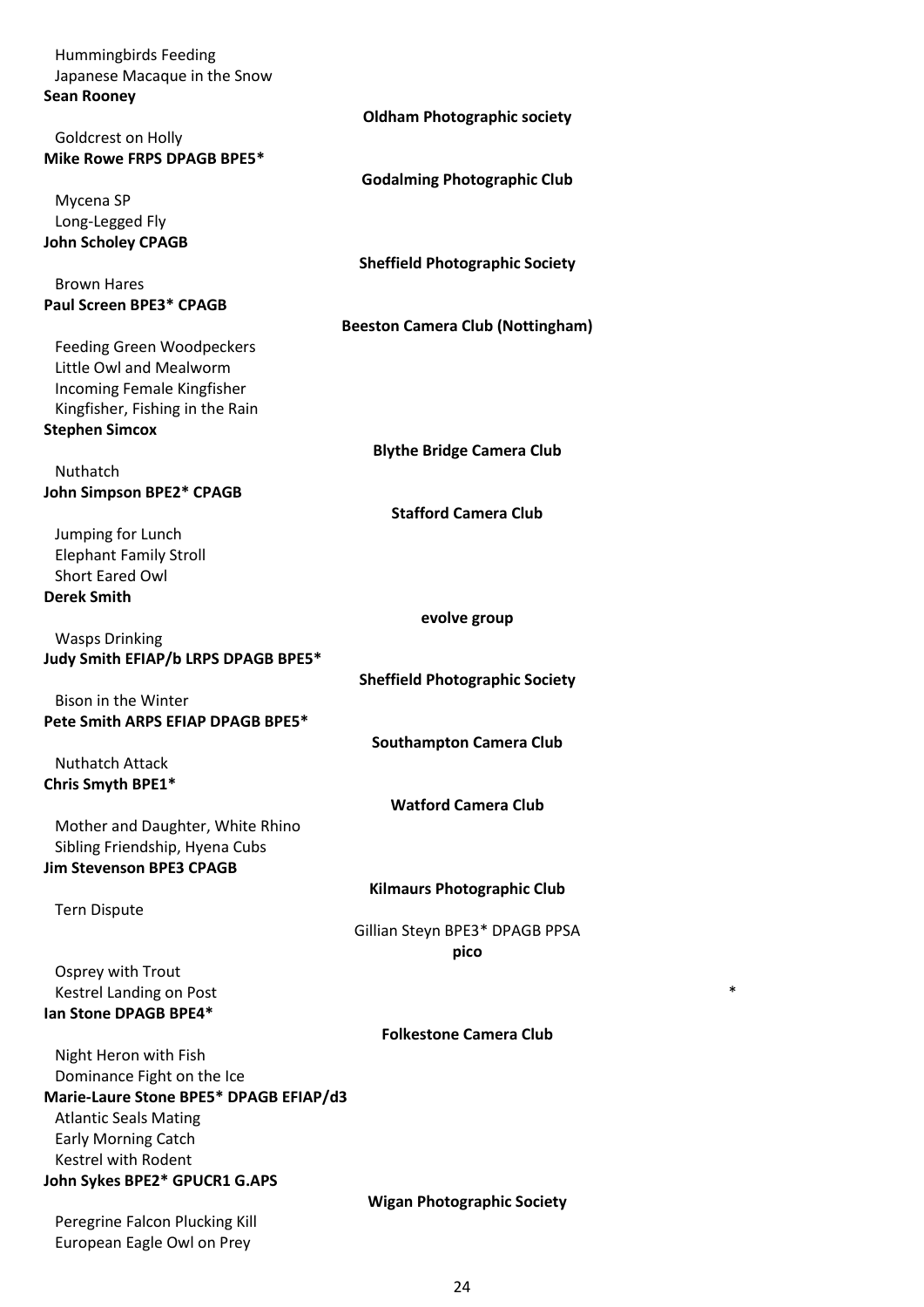# **Janet Taylor BPE1\***

|                                       | <b>Morecambe Photographic Society</b>       |
|---------------------------------------|---------------------------------------------|
| Yemen Chameleon                       |                                             |
| <b>Singing Wren</b>                   |                                             |
| Royal Python                          |                                             |
| <b>Gillian Temple LRPS DPAGB</b>      |                                             |
|                                       | <b>Dunfermline Photographic Association</b> |
| Pine Marten                           |                                             |
| <b>Morning Dew</b>                    |                                             |
| <b>Colin Thornhill DPAGB BPE2*</b>    |                                             |
|                                       | <b>Petersfield Photographic Society</b>     |
| Golden-Fronted Woodpecker             |                                             |
| Roseate Spoonbill Catching Shrimp     |                                             |
| David Toft MPAGB BPE5*                |                                             |
|                                       | <b>Ordnance Survey PS</b>                   |
| <b>Cheetah Catching Topi</b>          |                                             |
| Wilderbeast Jumping                   |                                             |
| Ambush                                |                                             |
| <b>Richard Towell DPAGB BPE3</b>      |                                             |
|                                       | <b>Bolton Camera Club</b>                   |
| <b>Squabbling Juvenile Starlings</b>  |                                             |
| Leaping Squirrel                      |                                             |
| David Stephen Travis ARPS BPE2*       |                                             |
|                                       | Leek Photographic Club                      |
| Male Banded Demoiselle                |                                             |
| <b>Brian Trout LRPS BPE3* EFIAPb</b>  |                                             |
|                                       | <b>Doncaster Camera Club</b>                |
| Low Flying Coot Reflected             |                                             |
| Susan Trout LRPS BPE3* EFIAP/b        |                                             |
| <b>Mating Redshanks</b>               |                                             |
| <b>Bob Tunstall DPAGB BPE4*</b>       |                                             |
|                                       | <b>Worcestershire Camera Club</b>           |
| <b>Glistening Ink Caps</b>            |                                             |
| <b>Puff Balls</b>                     |                                             |
| Male Great Spotted Woodpeckers        |                                             |
| <b>Martin Vaughan FRPS BPE5*</b>      |                                             |
|                                       | <b>Synergy</b>                              |
| <b>Great Tit Aggression</b>           |                                             |
| Paul Wagstaff CPAGB AFIAP BPE3* LRPS  |                                             |
|                                       | <b>Wakefield Camera Club</b>                |
| <b>Gannet with Fish</b>               |                                             |
| Julia Wainwright FRPS MPAGB BPE3*     | <b>Harrow Camera Club</b>                   |
|                                       |                                             |
| <b>Starling Squabble</b>              |                                             |
| Sprinting Cheetah Cub<br>Fox Cub Trio |                                             |
| Alan Walker ARPS MPAGB BPE3* MPSA     |                                             |
|                                       | <b>Keswick Photographic Society</b>         |
| Fish Frenzy Through the Ice           |                                             |
| Golden Eagle with Kill                | *                                           |
| Green Parrot Snake in Rain Forest     |                                             |
| Three Against One                     | *                                           |
| Lizzie Wallis DPAGB EFIAP BPE3*       |                                             |
|                                       | <b>North Norfolk Photographic Society</b>   |
| Brown Hare in the Snow                |                                             |
| <b>Graham Walton DPAGB</b>            |                                             |
|                                       | <b>Arden Photo Group</b>                    |
| Rose Sawfly Lavae                     |                                             |
|                                       |                                             |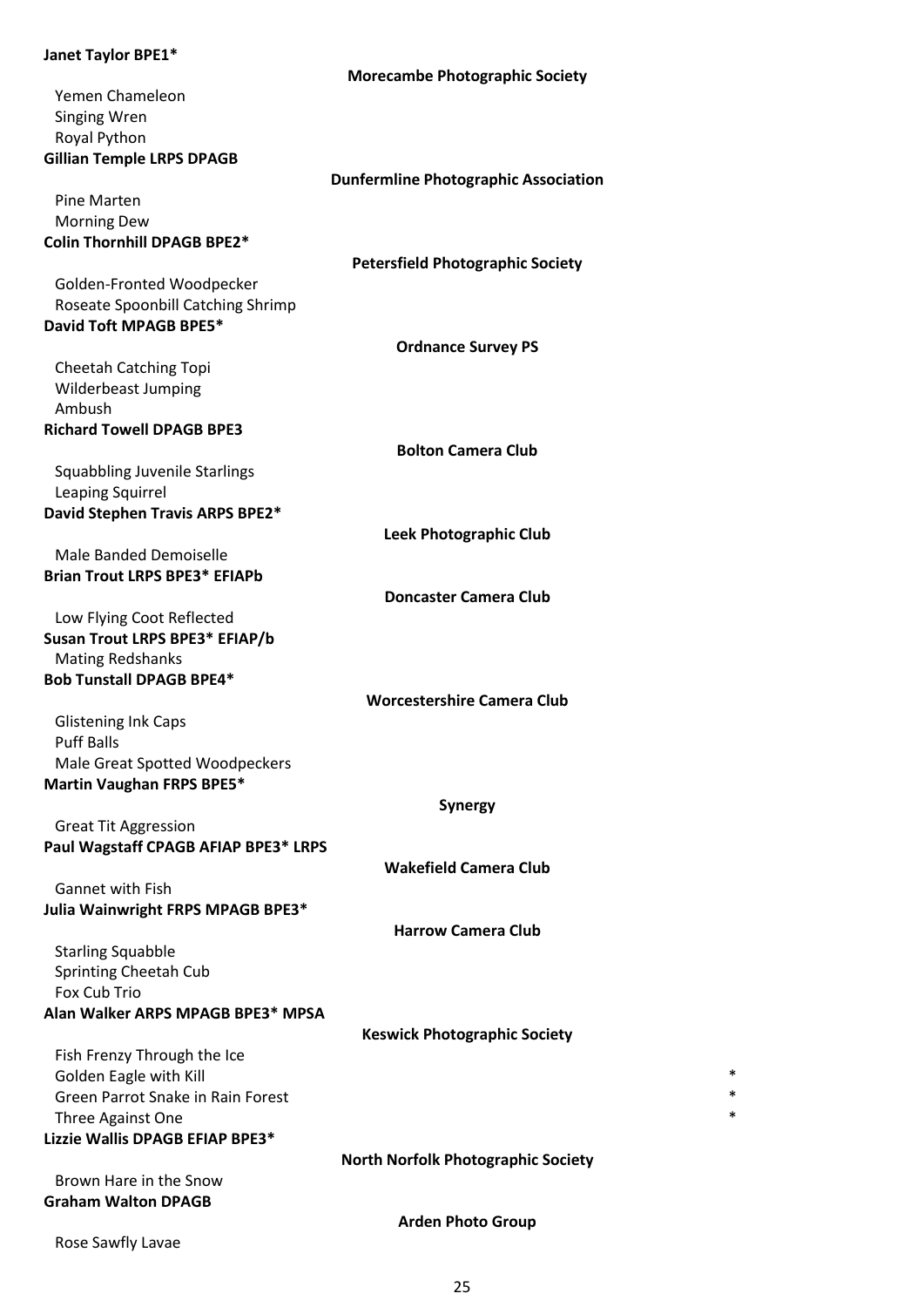| Jennifer Margaret Webster ARPS D.P.A.G.B BPE4* efiap/B |                                                  |
|--------------------------------------------------------|--------------------------------------------------|
|                                                        | <b>Bromsgrove Photographic Society</b>           |
| <b>Fighting Buzzards</b>                               |                                                  |
| <b>Grey Wolves Kiss</b>                                | *                                                |
| Peter Wells ARPS CPAGB BPE3* EFIAP                     |                                                  |
|                                                        | <b>Wakefield Camera Club</b>                     |
| New Caledoinian Crested Gecko                          |                                                  |
| Alan West CPAGB BPE2*                                  |                                                  |
|                                                        | <b>Yateley Camera Club</b>                       |
| Dalmation Pelican in the Rising Sun                    |                                                  |
| Len White CPAGB BPE5*                                  |                                                  |
|                                                        | <b>None</b>                                      |
| Meadow Brown on Gossamer Gathering                     |                                                  |
| <b>Charles Whitfield King DPAGB BPE5*</b>              |                                                  |
|                                                        | Ipswich & District Photographic Society          |
| <b>Beewolf Wasp Carrying Honeybee</b>                  |                                                  |
| Dartford Warbler with Oak Apple                        |                                                  |
| Allan Wild CPAGB BPE1*                                 |                                                  |
|                                                        | <b>Melton Mowbray Photographic Society</b>       |
| Small Skipper on Meadow Cranesbill                     | *                                                |
| <b>Peter Williams CPAGB</b>                            |                                                  |
|                                                        | <b>Deeside Photographic Society</b>              |
| Little Owl Running                                     |                                                  |
| <b>Andrea Wilson</b>                                   |                                                  |
|                                                        | <b>Oldham Photographic society</b>               |
| <b>Mating Dung Flies</b>                               |                                                  |
| <b>Goldfinch on Teasel</b>                             |                                                  |
| <b>Jane Wiltshire</b>                                  |                                                  |
|                                                        | <b>Frome Wessex Camera Club</b>                  |
| Two Buzzards Squabbling                                |                                                  |
| <b>Anne Woodington BPE3* DPAGB</b>                     |                                                  |
|                                                        | <b>Prism Photographic Club</b>                   |
| Coucal                                                 |                                                  |
| Mountain Lion Mother and Cub                           |                                                  |
| White-Tailed Eagle with Hare                           |                                                  |
| Lin Wyles LRPS CPAGB AWPF BPE2*                        |                                                  |
|                                                        | Hay-on-Wye Camera Club                           |
| Male Bullfinch                                         |                                                  |
| Yellow-Throated Toucan, Costa Rica                     |                                                  |
| Alan Young FRPS EFIAP/d1 ABPE PPSA                     |                                                  |
|                                                        | <b>Nottingham and Notts Photographic Society</b> |
| <b>Plue Tailed Damcolfly</b>                           |                                                  |

Blue Tailed Damselfly Common Green Grasshopper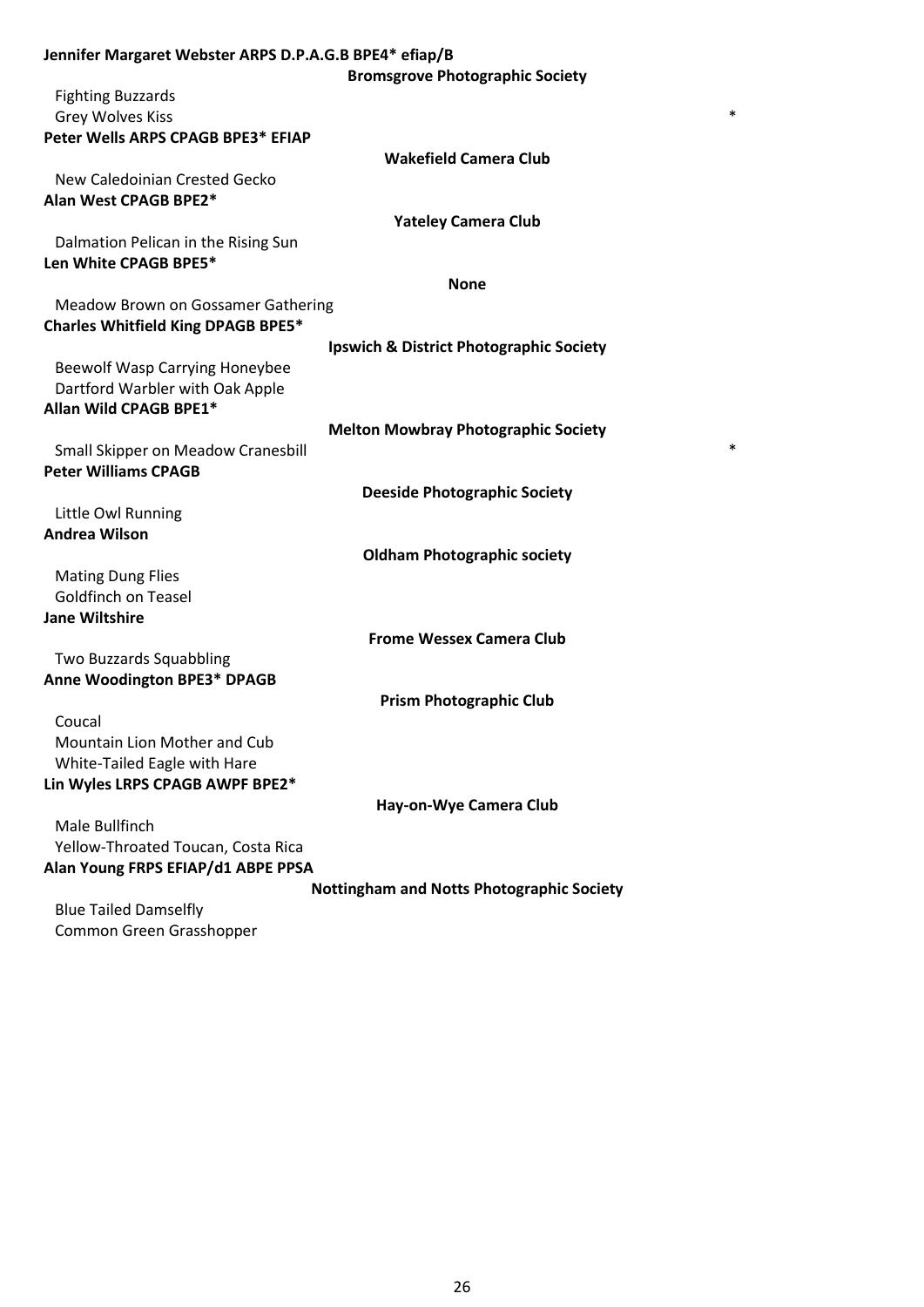#### **Judge's Medal**

Blue Beads and Fur by Wendy Allard FRPS EFIAP/s CPAGB BPE3\*

## **PAGB: Gold Medal**

Contemplation by Roger Parry MPAGB ARPS EFIAP HonPAGB

## **PAGB: Silver Medal**

Another Lockdown Day by Kenneth Fisher BPE1\*

## **PAGB: Bronze Medal**

Magic Dream Box by Barry Dickinson DPAGB PPSA AFIAP BPE3\* **PAGB: Ribbon** - Father Brown by Gordon Watson BPE5\* DPAGB **PAGB: Ribbon** - Lady of the House by Graham Walton DPAGB **PAGB: Ribbon** - Samelia by Sandra Walker AFIAP CPAGB BPE3\* **PAGB: Ribbon** - Not Happy by Pete Smith ARPS EFIAP DPAGB BPE5\* **PAGB: Ribbon** - Lady of Allahabad by Barbie Lindsay MPAGB FBPE EFIAP/s AWPF **PAGB: Ribbon** - The Pharaoh's Daughter by Ken Bunch BPE4\* CPAGB **BPE: Ribbon** - Taking a Break by Alan Young FRPS EFIAP/d1 ABPE PPSA **BPE: Ribbon** - The Fur Stole by Sharon Prenton Jones ARPS MPAGB ABPE MFIAP **BPE: Ribbon** - Asian Girl by Jay Hallsworth LRPS BPE1\* **BPE: Ribbon** - Sitting Pretty by Alison J Fryer EFIAP/g DPAGB BPE5\*

## **Peter Adams FIPF DPAGB BPE4\***

**None**

The Torment of Eurydice **Nick Akers ARPS BPE3\***

**Wayland & District PC**

| Dirty Work                            |  |
|---------------------------------------|--|
| Wendy Allard FRPS EFIAP/s CPAGB BPE3* |  |

| <b>CAMBORNE REDRUTH CAMERA CLUB</b> |  |  |
|-------------------------------------|--|--|
|                                     |  |  |

| Blue Beads and Fur               | ж |
|----------------------------------|---|
| Anna Maria                       |   |
| William Edward Allen DPAGB BPE3* |   |

**City of Belfast Photographic Society**

**pico**

**Kempsey C C**

**Deal & District Camera Club**

**Warrington Photographic Society**

**f.ocus Photographic Group**

The Blue Scarf - Copy Mischkah in Furs **Victoria Andrews BPE4\* DPAGB LRPS**

| The Potter                                    |  |
|-----------------------------------------------|--|
| <b>Charles Ashton FRPS MPAGB BPE4 EFIAP-B</b> |  |

Making Fresh Barfi Lest We Forget Suspicion **Janine Ball FRPS BPE4\* DPAGB AFIAP**

Jeff

**Philip Barker ARPS CPAGB BPE4\***

Fredau **Mike Barnard LRPS ABPPA BPE2**

Engine Driver **Jane Barrett LRPS DPAGB BPE4\***

**Benfleet Camera Club**

The Glance **Malcolm Blackburn ARPS EFIAP DPAGB BPE3\***

**Chapel Camera Club**

Rickshaw Man **Sue Blythe LRPS DPAGB BPE5\***

**Isle of Man Photographic Society**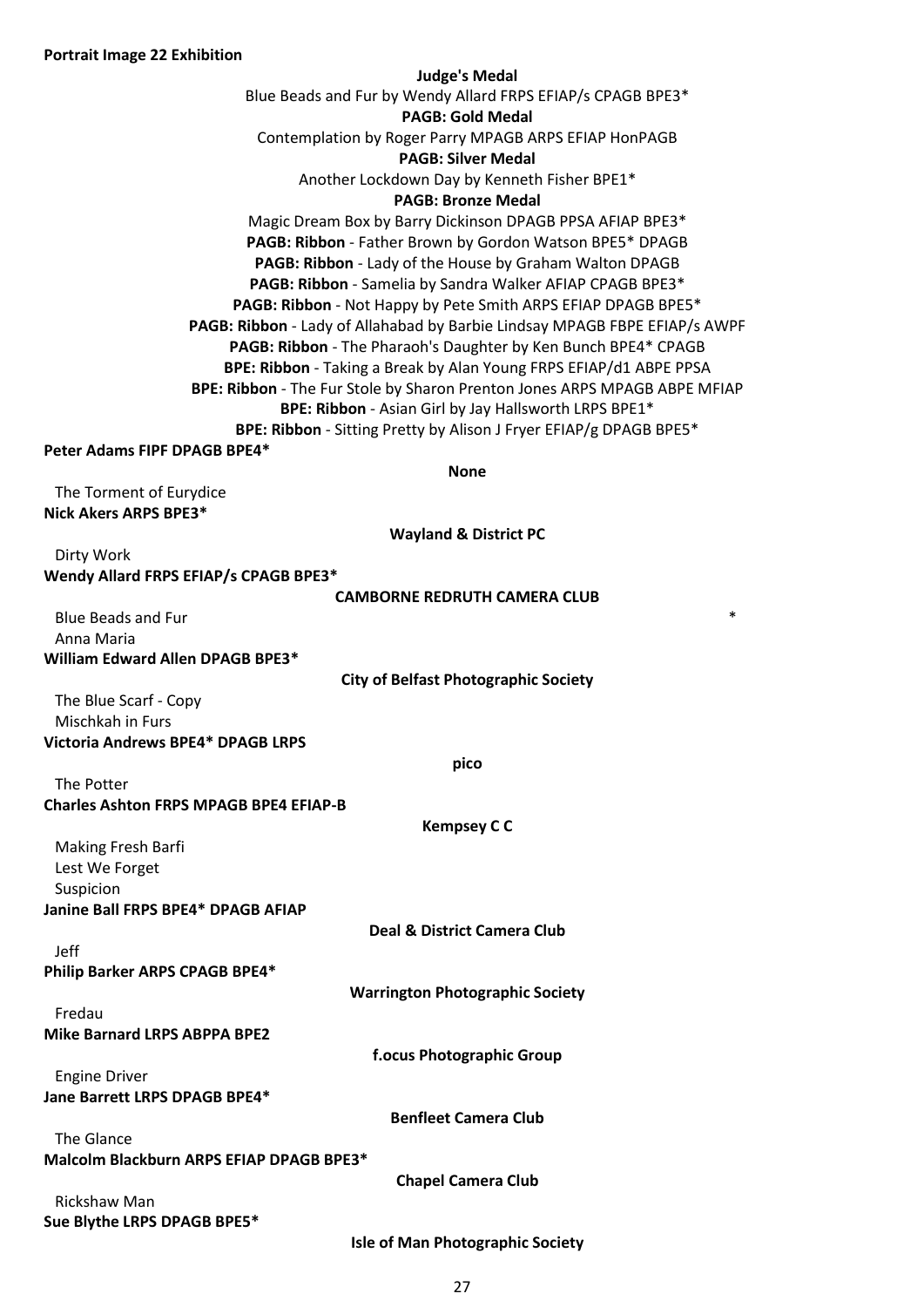| Tattoo'd Man                           |                                               |
|----------------------------------------|-----------------------------------------------|
| David Boam LRPS BPE3* CPAGB            |                                               |
|                                        | <b>North Cheshire Photographic Society</b>    |
| The Reverend                           |                                               |
| The Printer                            |                                               |
| Roger Bradshaw BPE3* CPAGB             |                                               |
|                                        | <b>Biggleswade &amp; District Camera Club</b> |
| The Tailor                             |                                               |
| <b>Street Busker</b>                   |                                               |
| Jolanta Bujalska-Axon                  |                                               |
|                                        | <b>Shirley Photographic Society</b>           |
| Come on Eileen                         |                                               |
| <b>Ken Bunch BPE4* CPAGB</b>           |                                               |
|                                        | <b>Deepings Camera Club</b>                   |
| The Mad Hatter                         |                                               |
| The Pharaoh's Daughter                 | *                                             |
| Paul Campbell CPAGB BPE4*              |                                               |
|                                        | <b>Huddersfield Photo Imaging Club</b>        |
| Swan Lake                              |                                               |
| Queen of the Skies                     |                                               |
| <b>Chris Charlesworth</b>              |                                               |
|                                        |                                               |
|                                        | <b>Otley Camera Club</b>                      |
| Down in the Dumps                      |                                               |
| Vive Le Rock                           |                                               |
| <b>Rachel Cooper</b>                   |                                               |
|                                        | <b>Blandford Forum Camera Club</b>            |
| Lena                                   |                                               |
| <b>Stephen Coyne Dr. CPAGB BPE3</b>    |                                               |
|                                        | <b>Crewe Photographic Society</b>             |
| The Angry King                         |                                               |
| <b>Steadfast Soldier</b>               |                                               |
| Sue Critchlow ARPS DPAGB BPE4* AFIAP   |                                               |
|                                        | <b>Southport PS</b>                           |
| Alice Through the Keyhole              |                                               |
| Lady with Silver Jewellery             |                                               |
| <b>Sheelagh Davidson LRPS</b>          |                                               |
|                                        | <b>Huddersfield Photo Imaging Club</b>        |
| In Sunday Best                         |                                               |
| Lost in Thought                        |                                               |
| May Queen                              |                                               |
| With a Heavy Heart                     |                                               |
| <b>Alan Denison DPAGB BPE3*</b>        |                                               |
|                                        | <b>Frome Wessex Photographic</b>              |
| Evie                                   |                                               |
| Barry Dickinson DPAGB PPSA AFIAP BPE3* |                                               |
|                                        | <b>Chorley PS</b>                             |
| <b>Magic Dream Box</b>                 | *                                             |
| Maria                                  |                                               |
| Record Keeper                          |                                               |
| <b>Andrew Donkin BPE3*</b>             |                                               |
|                                        | <b>Alsager Camera Club</b>                    |
| Bejewelled                             |                                               |
| <b>Gavin Duxbury BPE3*</b>             |                                               |
|                                        | Rolls Royce (Derby) P.S.                      |
| The Printers Wife                      |                                               |
| Jaide                                  |                                               |
| Chris Ellison ARPS EPSA DPAGB BPE5*    |                                               |

### **None**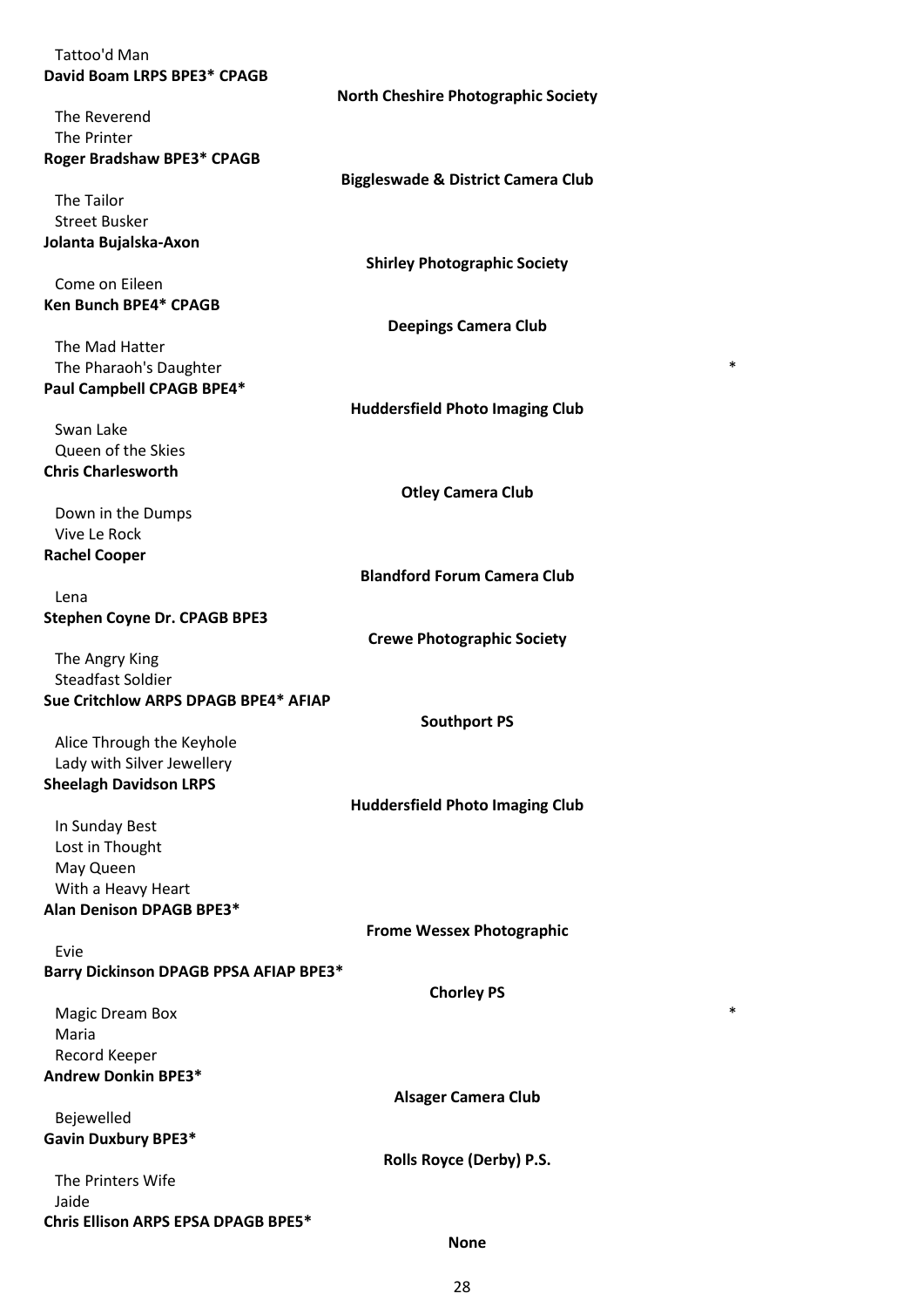| Man with Pipe                                        |                                                 |
|------------------------------------------------------|-------------------------------------------------|
| Alan Brian Fackrell BPE4*                            |                                                 |
|                                                      | South Birmingham Photographic Society           |
| Annette in Pink                                      |                                                 |
| Leah                                                 |                                                 |
| Niall Ferguson ARPS CPAGB EFIAP BPE2*                |                                                 |
|                                                      | <b>Windlesham &amp; Camberley Camera Club</b>   |
| Thoughtful Rifleman                                  |                                                 |
| Steve Field LRPS EFIAP BPE1*                         |                                                 |
|                                                      | <b>Bristol Photographic Society</b>             |
| Elle                                                 |                                                 |
| <b>Elle Veiled</b>                                   |                                                 |
| Kenneth Fisher BPE1*                                 |                                                 |
|                                                      | <b>Positive Image Photographic Society</b>      |
| Another Lockdown Day                                 | *                                               |
| <b>Robert Fox BPE1*</b>                              |                                                 |
|                                                      | <b>Streetly Photographic Club</b>               |
| The Miner                                            |                                                 |
| Lady of Kotor                                        |                                                 |
| Marj Freeston BPE2*                                  |                                                 |
|                                                      | <b>Westfield Photographic Club</b>              |
| Lola                                                 |                                                 |
| Pat Frewin BPE4* DPAGB LRPS                          |                                                 |
|                                                      | <b>Chelmsford Camera Club</b>                   |
| Edward                                               |                                                 |
| <b>Graham Frost LRPS CPAGB BPE3*</b>                 |                                                 |
|                                                      | <b>Wayland &amp; District Photographic Club</b> |
| On the Cut                                           |                                                 |
| Alison J Fryer EFIAP/g DPAGB BPE5*                   |                                                 |
|                                                      |                                                 |
|                                                      | <b>None</b>                                     |
| <b>Sitting Pretty</b>                                | *                                               |
| <b>Distant Thoughts</b>                              |                                                 |
|                                                      |                                                 |
| Andy Fryer EFIAP/p DPAGB BPE5*<br><b>Ivory Flame</b> |                                                 |
| <b>Richard Fulcher BPE3*</b>                         |                                                 |
|                                                      |                                                 |
|                                                      | <b>Huddersfield Photo Imaging Club</b>          |
| Repent<br>Amber                                      |                                                 |
| <b>Mark Glenister BPE1*</b>                          |                                                 |
|                                                      |                                                 |
| <b>Victorian Botanist</b>                            | <b>Biggleswade &amp; District Camera Club</b>   |
|                                                      |                                                 |
| Bob Goode LRPS EFIAP/b BPE2* CPAGB                   |                                                 |
|                                                      | <b>Stourport Camera Club</b>                    |
| <b>Only Memories</b>                                 |                                                 |
| <b>Lynette Gray</b>                                  |                                                 |
|                                                      | <b>Donside Camera Club</b>                      |
| Andy                                                 |                                                 |
| <b>Philip Hadley CPAGB BPE2</b>                      |                                                 |
|                                                      | <b>Gateway Camera Club</b>                      |
| Amber                                                |                                                 |
| Julie Hall CPAGB BPE3* QPSA                          |                                                 |
|                                                      | <b>Bromsgrove Photographic Society</b>          |
| Silence                                              |                                                 |
| Jay Hallsworth LRPS BPE1*                            |                                                 |
|                                                      | <b>Gloucester Camera Club</b>                   |
| The Red Princess                                     |                                                 |
| <b>Brother Benedict</b><br>Devotion                  |                                                 |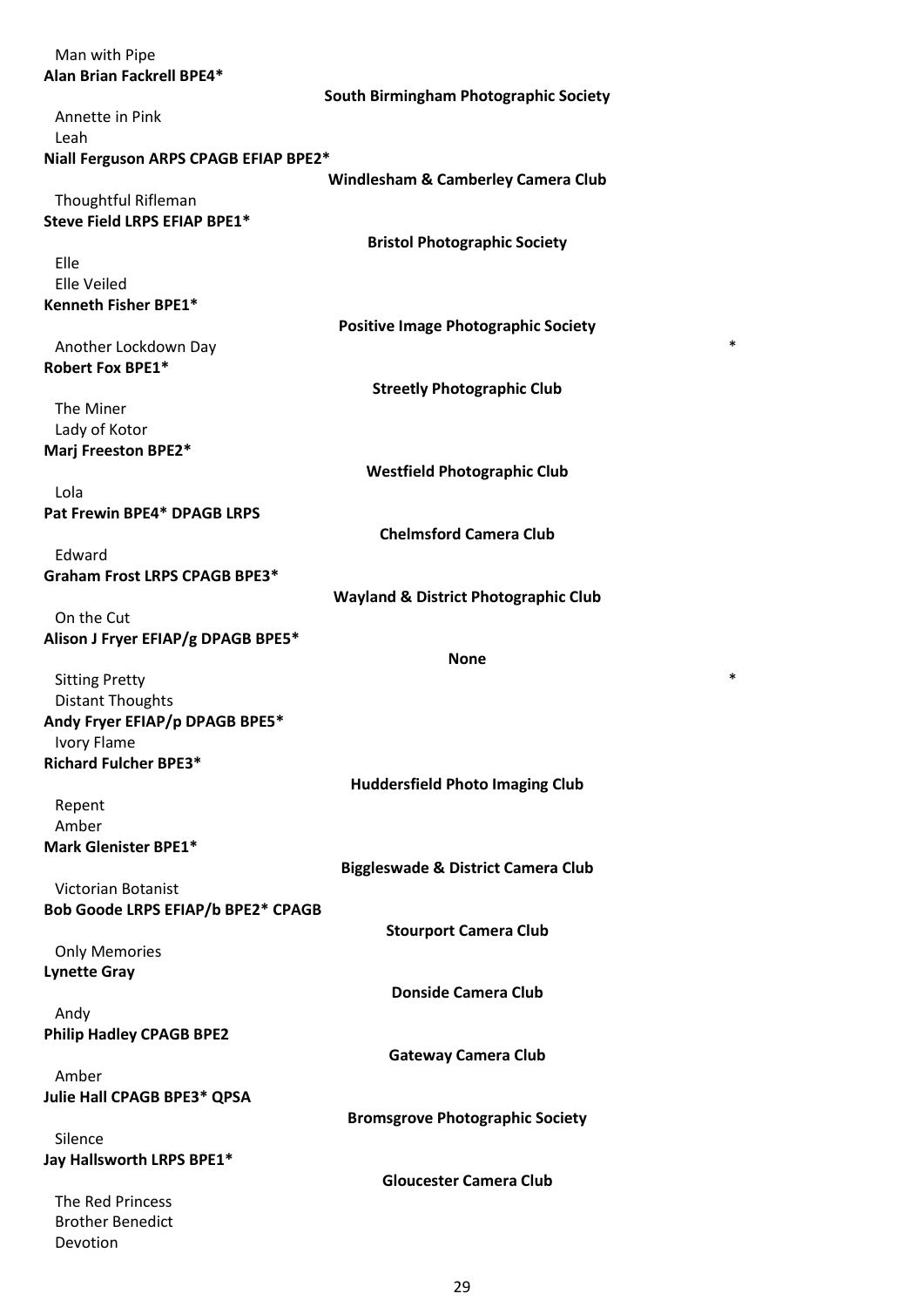| Asian Girl                                    | *                                        |
|-----------------------------------------------|------------------------------------------|
| <b>Lynda Haney DPAGB ABPE EFIAP</b>           |                                          |
|                                               | <b>Wigan 10 Foto Club</b>                |
| The Hummingbird                               |                                          |
| Prayer to the Angels                          |                                          |
| <b>Bruce Harley CPAGB BPE2* LRPS AFIAP</b>    |                                          |
|                                               | <b>Livingston Camera Club</b>            |
| Someone I Used to Know                        |                                          |
| Pavement Cobbler Kolkata                      |                                          |
| Beverly Hayes AFIAP LRPS DPAGB BPE4*          |                                          |
|                                               |                                          |
|                                               | <b>Bury Photographic Society</b>         |
| <b>Hard Times</b>                             |                                          |
| Ray Hems ARPS DPAGB BPE1*                     |                                          |
|                                               | <b>Winchester Photographic Society</b>   |
| Cuban Girl                                    |                                          |
| Jim Hill BPE4* CPAGB                          |                                          |
|                                               | <b>Carluke CC</b>                        |
| The Engine Driver                             |                                          |
| <b>Nasar Hussain</b>                          |                                          |
|                                               | South Birmingham Photographic Society    |
| Angus                                         |                                          |
| <b>Jayne Hutchings CPAGB</b>                  |                                          |
|                                               | <b>Nuneaton Photographic Society</b>     |
| Joel                                          |                                          |
| Peter Jackson BPE1*                           |                                          |
|                                               | <b>Stourbridge Photographic Society</b>  |
| Katelyn                                       |                                          |
| Seeing the Light                              |                                          |
| Gill Jones BPE1*                              |                                          |
|                                               | <b>Gwynfa Camera Club</b>                |
| Shona                                         |                                          |
| Jo Kelly BPE3* QPSA CPAGB                     |                                          |
|                                               | <b>March Camera Club</b>                 |
| Stanley                                       |                                          |
| Neil Kingsbury BPE3* CPAGB EFIAP/b            |                                          |
|                                               | <b>Tettenhall Wood Photographic Club</b> |
| Welcome to the Coven                          |                                          |
| Jo Knight DPAGB QPSA BPE1*                    |                                          |
|                                               | <b>Kendal Photographic Society</b>       |
| Tears of a Clown                              |                                          |
| Ej Lazenby LRPS DPAGB BPE4* EFIAP             |                                          |
|                                               | <b>Wigan 10 Foto Club</b>                |
| Mother with Cheese                            |                                          |
| Kevin Leah LRPS AFIAP BPE4*                   |                                          |
|                                               | <b>Truro Camera Club</b>                 |
| The Crypt Keeper                              |                                          |
| The Frontiersman                              |                                          |
| Ken Lester DPAGB BPE3* AWPF                   |                                          |
|                                               | <b>Deeside Photographic Society</b>      |
| The Punk Girl                                 |                                          |
| <b>Barbie Lindsay MPAGB FBPE EFIAP/s AWPF</b> |                                          |
|                                               | <b>Beyond Group</b>                      |
| Lady of Allahabad                             | *                                        |
| <b>Phil Mallin LNPS LRPS</b>                  |                                          |
|                                               | <b>Earl Shilton Camera Club</b>          |
| <b>Flower Girl</b>                            |                                          |
| Colin Mill BPE2*                              |                                          |
|                                               |                                          |
|                                               | <b>New City Photographic Society</b>     |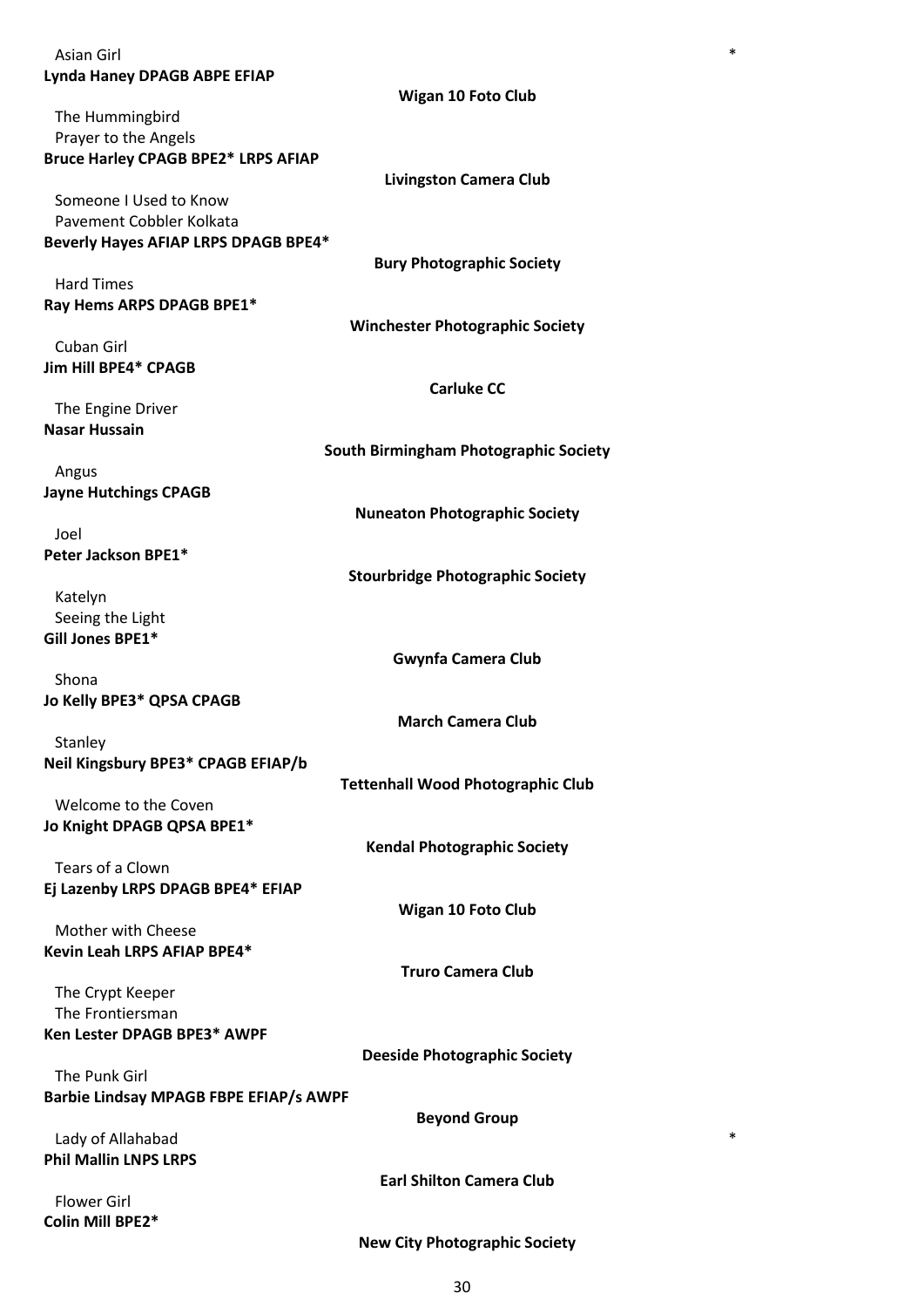| <b>Black Country Dave</b><br>Cavalier at the Window<br><b>Blue Rose</b> |                                                       |
|-------------------------------------------------------------------------|-------------------------------------------------------|
| Lloyd Moore DPAGB BPE4* AFIAP                                           |                                                       |
| Contemplation<br>The Boxer<br>Eileen Murray DPAGB APBE EFIAP/g EPSA     | <b>Watford Camera Club</b>                            |
|                                                                         |                                                       |
| Temptation<br><b>John Northover LRPS CPAGB</b>                          | <b>Loughton Camera Club</b>                           |
| Pip the Gentleman                                                       |                                                       |
| Sue O'Connell FIPF EFIAP/d3 DPAGB ABPE                                  | <b>Bristol Photographic Society</b>                   |
| Shell Papoose                                                           |                                                       |
| Erica Oram CPAGB AFIAP BPE3*                                            |                                                       |
|                                                                         | <b>Sheffield Photographic Society</b>                 |
| A Knowing Look<br>Roger Parry MPAGB ARPS EFIAP HonPAGB                  |                                                       |
|                                                                         | <b>Smethwick Photographic Society</b>                 |
| In Thought                                                              |                                                       |
| Waiting for the Lift                                                    | *                                                     |
| Contemplation<br>John Phillips BPE3*                                    |                                                       |
|                                                                         | <b>Richmond &amp; Twickenham Photographic Society</b> |
| <b>Strolling to Greenwich</b>                                           |                                                       |
| <b>Sharon Prenton Jones ARPS MPAGB ABPE MFIAP</b>                       | <b>Conwy Camera Club</b>                              |
| The Fur Stole                                                           | *                                                     |
| <b>Teenage Angst</b>                                                    |                                                       |
| Melancholia                                                             |                                                       |
| Keith Richardson CPAGB BPE3*                                            | <b>Atherton &amp; District Aps</b>                    |
| Wonderland                                                              |                                                       |
| In the Palace of the Red Queen                                          |                                                       |
| Trevor Rudkin LRPS BPE2*                                                | Desborough and Rothwell Photographic Society          |
| Ria                                                                     |                                                       |
| David Sadler ARPS DPAGB EFIAP/s BPE4*                                   |                                                       |
|                                                                         | <b>Dundee Photographic Society</b>                    |
| The Entomologist<br>The Anaesthetist                                    |                                                       |
| <b>Sitting Out</b>                                                      |                                                       |
| <b>John Scholey CPAGB</b>                                               |                                                       |
| Old Man of Lake Inle, Myanmar                                           | <b>Sheffield Photographic Society</b>                 |
| <b>David Shardlow</b>                                                   |                                                       |
|                                                                         | <b>Rolls-royce (Derby) Photographic Society</b>       |
| Not Coping Today                                                        |                                                       |
| Pete Smith ARPS EFIAP DPAGB BPE5*                                       | <b>Southampton Camera Club</b>                        |
| Not Happy                                                               | *                                                     |
| Cliff Spooner ARPS CPAGB BPE2*                                          |                                                       |
| <b>Still Proud</b>                                                      | <b>Herefordshire Photographic Society</b>             |
| Gillian Steyn BPE3* DPAGB PPSA                                          |                                                       |
|                                                                         | pico                                                  |

31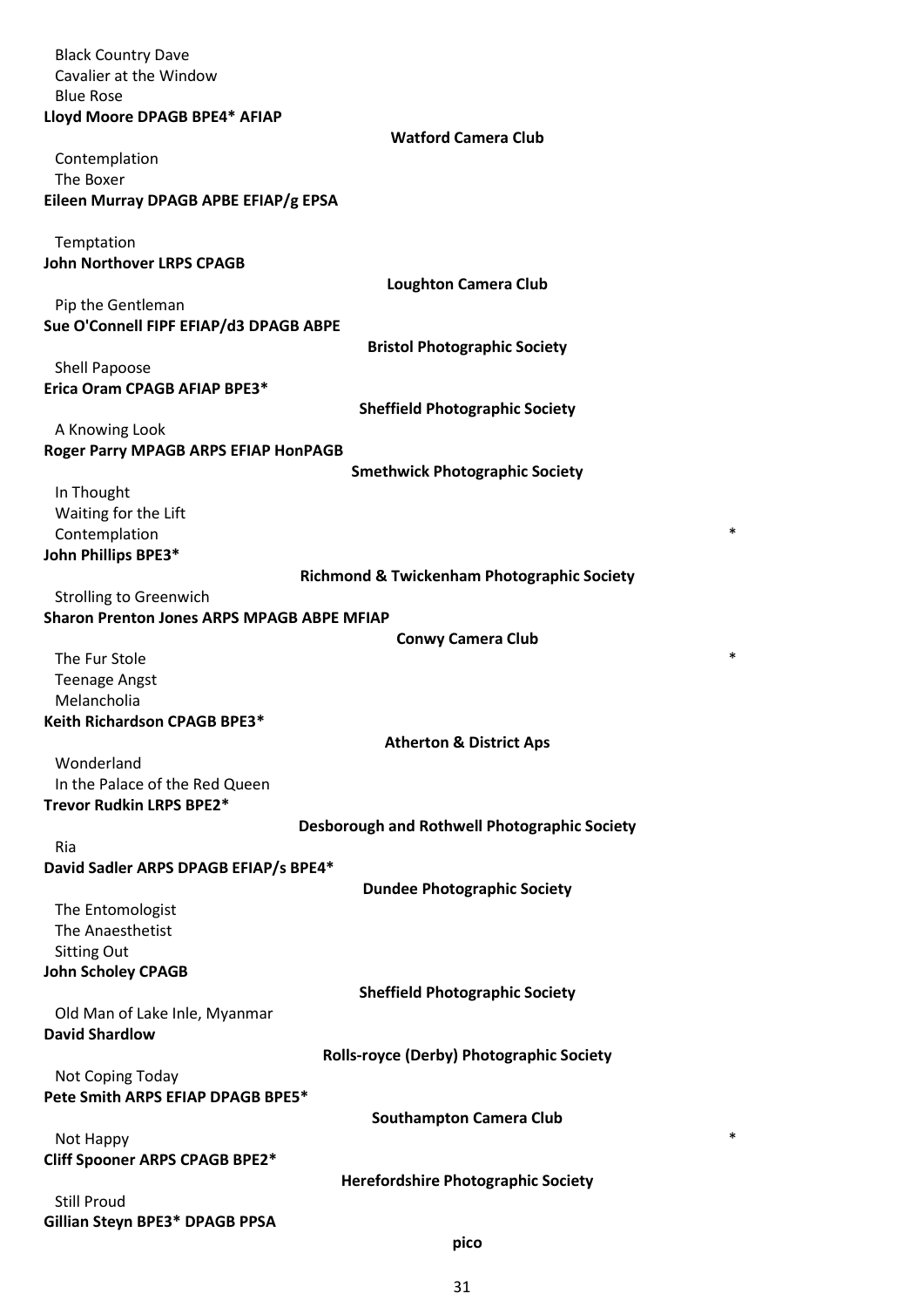| Chloe's Art                                                             |                                             |
|-------------------------------------------------------------------------|---------------------------------------------|
| <b>Stuart Strachan BPE4*</b>                                            |                                             |
|                                                                         | <b>Kilmaurs Photographic Club</b>           |
| <b>Winter Maiden</b>                                                    |                                             |
| Janet Taylor BPE1*                                                      |                                             |
|                                                                         | <b>Morecambe Photographic Society</b>       |
| <b>Quizzical Gent</b><br><b>Christine Tidman EFIAPb CPAGB AWPF BPE3</b> |                                             |
|                                                                         | <b>Gwynfa Camera Club</b>                   |
| The Pick Pocket                                                         |                                             |
| <b>Richard Towell DPAGB BPE3</b>                                        |                                             |
|                                                                         | <b>Bolton Camera Club</b>                   |
| Sad to Be Leaving                                                       |                                             |
| Yes Father?                                                             |                                             |
| Susan Trout LRPS BPE3* EFIAP/b                                          |                                             |
|                                                                         | <b>Doncaster Camera Club</b>                |
| Katie                                                                   |                                             |
| <b>Roger Tyrrell</b>                                                    |                                             |
|                                                                         | South Birmingham Photographic Society       |
| <b>Red Dragon</b>                                                       |                                             |
| Joseph Vize CPAGB LIPF EFIAP                                            |                                             |
|                                                                         | <b>Catchlight Camera Club</b>               |
| <b>Veiled Beauty</b><br>Mischkah                                        |                                             |
| Andrew Wainwright ARPS BPE3*                                            |                                             |
|                                                                         | <b>Rushcliffe Photographic Society</b>      |
| Man in Jaipur                                                           |                                             |
| The Tour Guide                                                          |                                             |
| <b>Underneath the Arches</b>                                            |                                             |
| Alan Walker ARPS MPAGB BPE3* MPSA                                       |                                             |
|                                                                         | <b>Keswick Photographic Society</b>         |
| Waiting                                                                 |                                             |
| I See You                                                               |                                             |
| I Can See a Bright Future                                               |                                             |
| Apprehension Before Take Off                                            |                                             |
| Sandra Walker AFIAP CPAGB BPE3*                                         | <b>Oldham Photographic society</b>          |
| Greta                                                                   |                                             |
| Samelia                                                                 | $\ast$                                      |
| <b>Graham Walton DPAGB</b>                                              |                                             |
|                                                                         | <b>Arden Photo Group</b>                    |
| Lady of the House                                                       | $\ast$                                      |
| <b>Foundry Man</b>                                                      |                                             |
| Chicken Seller at War Memorial                                          |                                             |
| <b>Carol Watson BPE5* DPAGB</b>                                         |                                             |
|                                                                         | <b>Lytham St Annes Photographic Society</b> |
| Guided by the Light                                                     |                                             |
| <b>Gordon Watson BPE5* DPAGB</b>                                        |                                             |
| <b>Father Brown</b>                                                     | $\ast$                                      |
| Karl                                                                    |                                             |
| Good Bad or Ugly                                                        |                                             |
| <b>British Bulldog</b><br><b>Sue White</b>                              |                                             |
|                                                                         | <b>Richmond Camera Club</b>                 |
| Light from the Window                                                   |                                             |
| Michael Whittaker CPAGB BPE2*                                           |                                             |
|                                                                         | <b>Ribblesdale Camera Club</b>              |
| A True Gent                                                             |                                             |
|                                                                         |                                             |